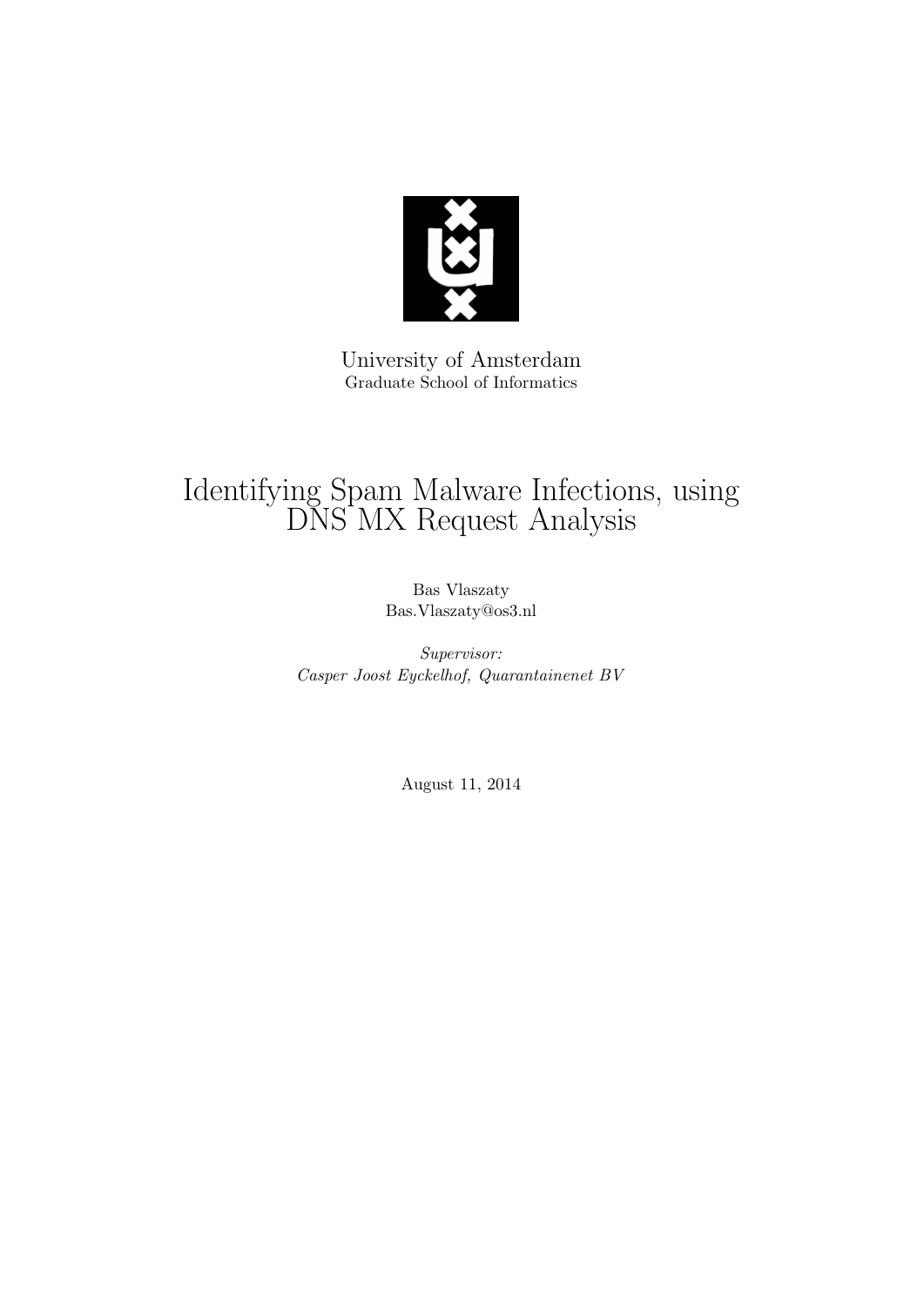#### Abstract

Malware designed to be used for sending spam is a very real problem. It is important for network administrators to be able to monitor their network and keep it clean from such spambots. Quarantainenet is a company that has a solution to automatically do this task of monitoring the network to see if there are machines present that are sending spam. To reliably do this detection many types of data are being monitored, but at this time DNS MX requests are being ignored. To find out if monitoring DNS MX requests can help in reliably detecting whether a machine has been infected with spamming malware, the DNS MX traffic of a number of clients of Quarantainenet was captured over a two week period. After that the traffic was analysed with four different analysis techniques to see if it was possible to determine whether a machine was sending spam, solely based on these DNS MX requests.

The analysis on its own proved to be very doable, but the difficulties emerged in being able to find a good model for the behaviour of an infected machine. In the available dataset there is only one identified and confirmed occurrence of a spam session. One confirmed case is not enough to base a good model for spamming behaviour on. Using it to train a classifier is also not possible, again because of the fact that there is only one case in the dataset.

The information that could be extracted from the available data does give an indication of the activity of the machine, but due to the nature of DNS MX requests their value in reliably determining whether a machine is infected with spamming malware is limited. Determining whether observed behaviour is good or bad remains an issue.

The analyses do however give insight in what is going on in the network and can still lead to valuable insights for network administrators.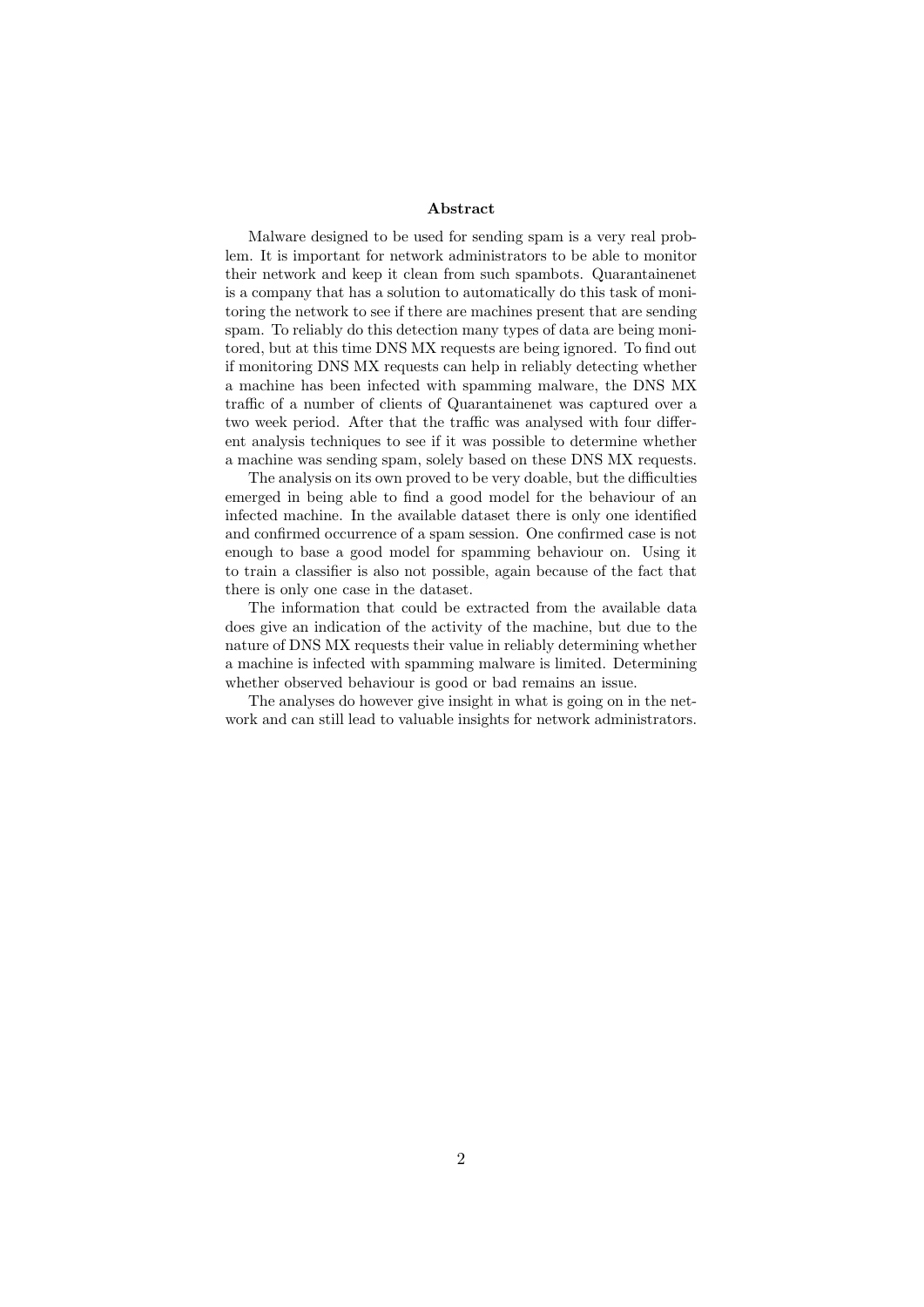# Contents

| 1        | Introduction                                                                   | $\overline{\mathbf{4}}$ |  |  |  |  |
|----------|--------------------------------------------------------------------------------|-------------------------|--|--|--|--|
|          | 1.1<br>Spam botnets $\dots \dots \dots \dots \dots \dots \dots \dots \dots$    | $5\,$                   |  |  |  |  |
|          | 1.2<br>DNS MX                                                                  | $\overline{5}$          |  |  |  |  |
|          | 1.3                                                                            | 6                       |  |  |  |  |
| $\bf{2}$ | Related work                                                                   | 7                       |  |  |  |  |
| 3        | Approach                                                                       | 8                       |  |  |  |  |
|          | 3.1<br>Data.                                                                   | 8                       |  |  |  |  |
|          | 3.2<br>Verification data $\dots \dots \dots \dots \dots \dots \dots \dots$     | 9                       |  |  |  |  |
| 4        | Analysis methods                                                               | 10                      |  |  |  |  |
|          | 4.1                                                                            | 10                      |  |  |  |  |
|          | 4.2                                                                            | 10                      |  |  |  |  |
|          | Calculating autocovariance<br>4.2.1                                            | 10                      |  |  |  |  |
|          | 4.2.2                                                                          | 11                      |  |  |  |  |
|          | 4.3                                                                            | 11                      |  |  |  |  |
|          | 4.4                                                                            | 12                      |  |  |  |  |
| 5        | Results                                                                        | 14                      |  |  |  |  |
|          | 5.1                                                                            | 14                      |  |  |  |  |
|          | 5.2                                                                            | 17                      |  |  |  |  |
|          | 5.3                                                                            | 18                      |  |  |  |  |
|          | 5.4<br>Flow analysis $\ldots \ldots \ldots \ldots \ldots \ldots \ldots \ldots$ | 20                      |  |  |  |  |
|          | 5.5<br>Other observations                                                      | 21                      |  |  |  |  |
| 6        | Conclusion                                                                     | 23                      |  |  |  |  |
| 7        | <b>Future work</b><br>25                                                       |                         |  |  |  |  |
|          | References                                                                     | 26                      |  |  |  |  |
|          | Appendices                                                                     | 28                      |  |  |  |  |
|          | A Dataset<br>28                                                                |                         |  |  |  |  |
| в        | Code                                                                           | 28                      |  |  |  |  |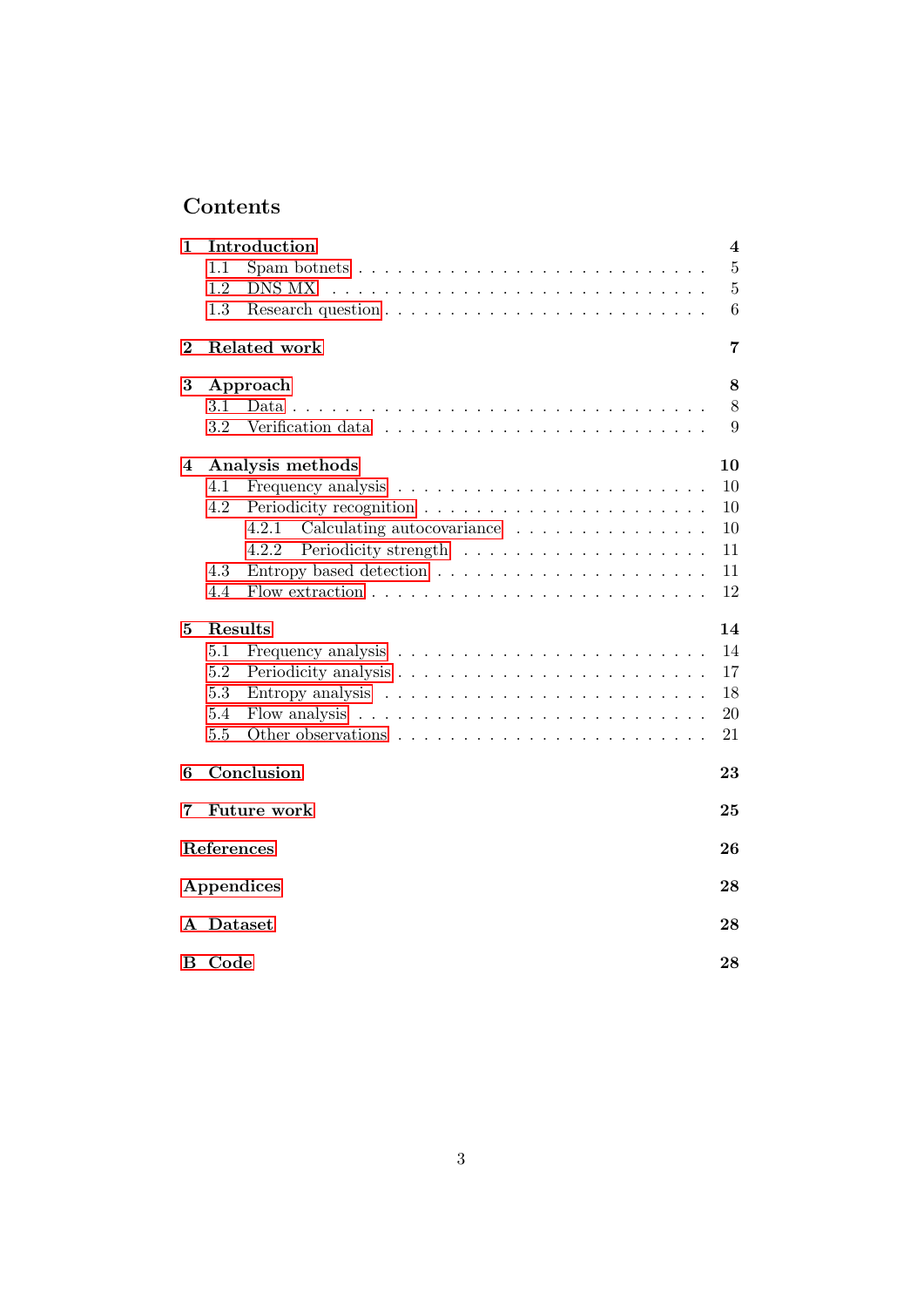## <span id="page-3-0"></span>1 Introduction

As a company it is important to keep your network infrastructure safe and clean of malware. A very common threat is that machines might get infected by botnet software. This botnet software is able to control the machine and use it to execute commands it receives from its command and control server. The owner of the botnet can then issue commands to all the bots in the botnet, for instance to perform DDoS attacks or send email spam. By doing this the victim's infrastructure and computing power is used for these illegal acts.

Botnets vary in size but the large ones can contain millions of machines [\[1\]](#page-25-1). These networks are typically rented out to computer criminals to use for their illegal activities. Protecting your infrastructure from those kind of threats is part of every-day reality for network administrators these days. Apart from keeping the systems up to date, constant monitoring of what is going on in the network is essential to detect and clean possible infections. [\[2\]](#page-25-2) To do this detection, different types of network traffic is constantly being analyzed by network monitoring solutions.

The solution that Quarantainenet [\[3\]](#page-25-3) has to keep the internal network safe is to continuously monitor traffic on the network. Different sensors in the network monitor the network in different ways for the presence of malware. The sensors include for instance checking traffic against blacklists of known bad ip addresses and domains. It also includes honeypots to detect machines scanning the network or even trying to exploit them. There are also sensors that monitor traffic in different ways. All these sensors contribute to a machine in the network receiving a score on how bad it is behaving in the network. The philosophy is that by combining information from the different sensors, unwanted behaviour in the network will raise the score of a machine. If this combined score exceeds a threshold, the machine can be marked as infected and appropriate measures can be taken. The way the Quarantainenet system works is that when a machine has been marked as infected, it will be placed in a special subnet. From this subnet internet access is restricted, only a few services are available. When a user tries to browse the internet, a warning message will tell him that his machine has been marked as infected and that he should take action to clean the malware. When this is done, full access will be restored.

By effectively separating the infected machine from the rest of the network, the system achieves two things. Firstly the separation will stop the malware from spreading within the local network. This keeps the network safe. Secondly by forcing the user to clean up the infection when it occurs, awareness for the dangers of malware will be raised. With time, users learn to be careful when working on the internet.

In a system like this, the accuracy of the detection is critical. It can only function if the detection is reliable so it will have a high true positive rate and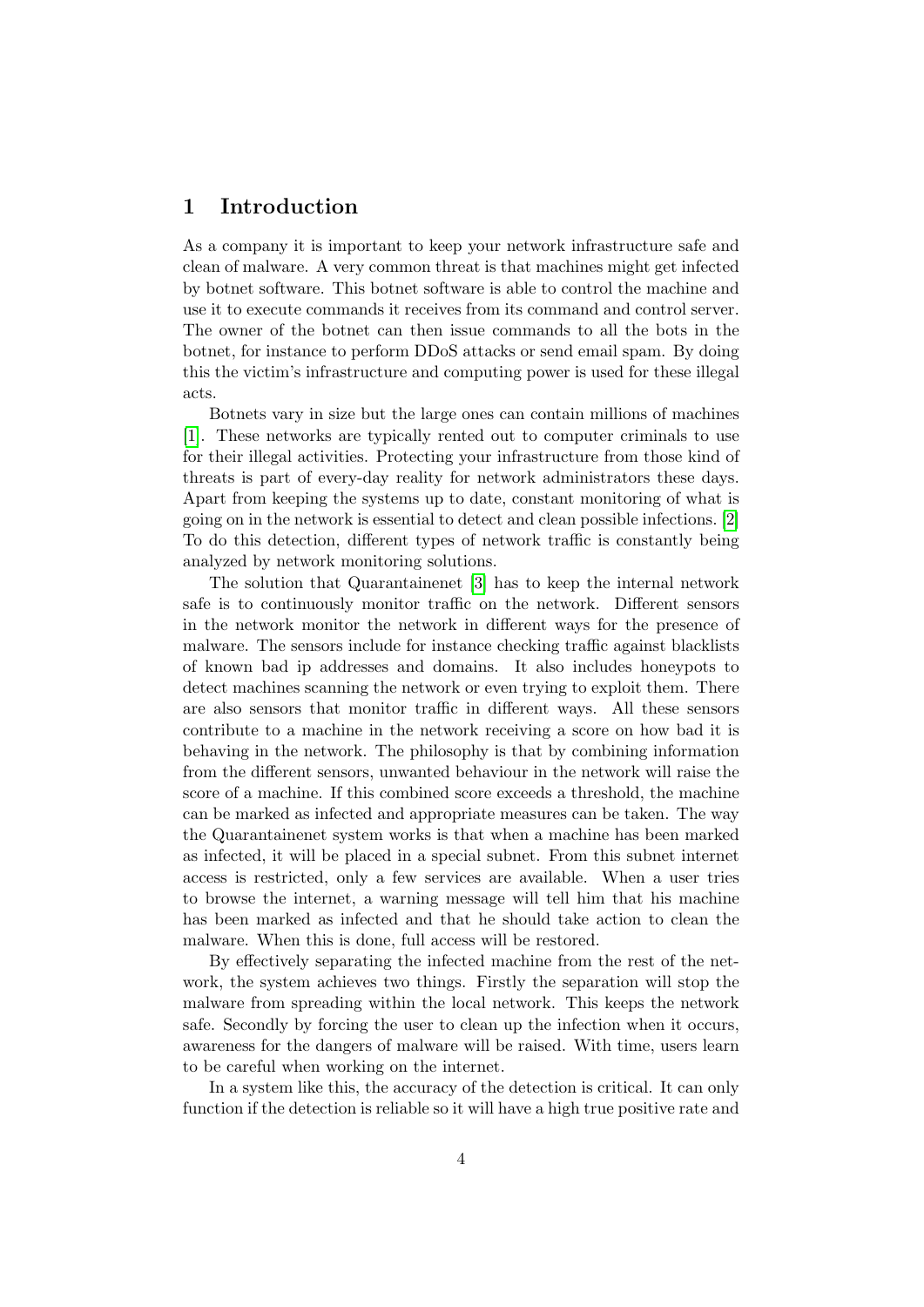a low false negative rate. Quarantainenet is therefor constantly working on ways to improve the detection. One of the aspects that so far have not been investigated is the analysis of DNS MX requests. This research will attempt to investigate whether analysis of DNS MX traffic can aid in determining a possible malware infection in the network.

#### <span id="page-4-0"></span>1.1 Spam botnets

Spam messages are a big part of the global email traffic. Worldwide around 120 billion spam messages are sent each day, which is around 60% of the total email traffic [\[4\]](#page-25-4). This enormous amount of traffic is generated by large networks of computers that have been infected by malware that makes them part of a botnet. This way the computer criminal can use the infrastructure of his victims to send his spam messages. This means he does not have to pay for the network traffic or energy costs of the computers.

Modern botnets are set up as generic bots that can load different modules to perform different tasks. There are modules for sending e-mail spam, for performing DDoS attacks, for searching the machine for credit cards or password details and many more [\[5\]](#page-25-5). Knowing that, the term spambot is not completely accurate, because the bot can do more than just send spam. It is however widely used as a term for a bot that is being used for spamming purposes.

#### <span id="page-4-1"></span>1.2 DNS MX

In this research the DNS MX requests are used to try and identify a host infected with spamming malware. DNS MX requests are a part of the Domain Name System (DNS). DNS is a very important system in the structure of the internet. It is used to translate domain names, like for example www.google.com, to ip-addresses, which are numerical addresses of machines connected to the internet. This translation service is used by virtually every application that is connected to the internet.

DNS also offers services specifically for sending mail. This is where DNS MX records come in. The MX record stands for Mail eXchange record, and they function in much the same way as described above. The MX record is used to tell a server where to deliver the mail for a certain domain.

Suppose the following scenario:

- 1. Server A wants to send an email to email-address someone@example.com.
- 2. Server A does an MX request for example.com to DNS
- 3. DNS answers to server A that the mailserver for *example.com* is *mail.example.com*
- 4. Server A now knows to deliver the email to mail.example.com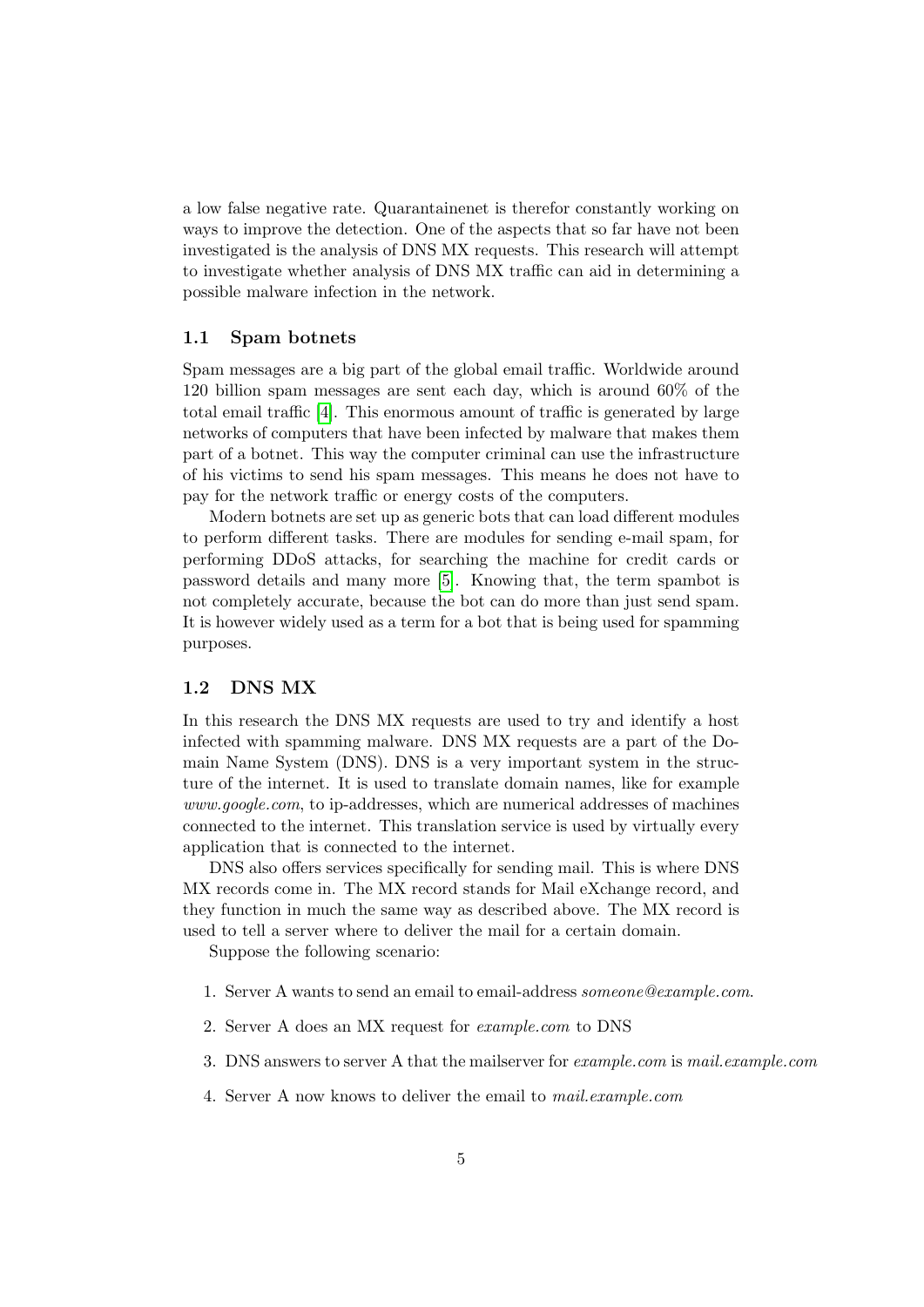While this example shows only the basic function of the DNS MX request, it illustrated the principle enough for the purpose of this research.

When sending an email, this process has to be repeated for every destination address. This means that logging all these requests might provide some insight into all the mail that is being sent by a host.

#### <span id="page-5-0"></span>1.3 Research question

With this background knowledge in mind, the central research question is:

Is it possible to reliably identify a machine infected with malicious spamming software by analyzing DNS MX requests from the network.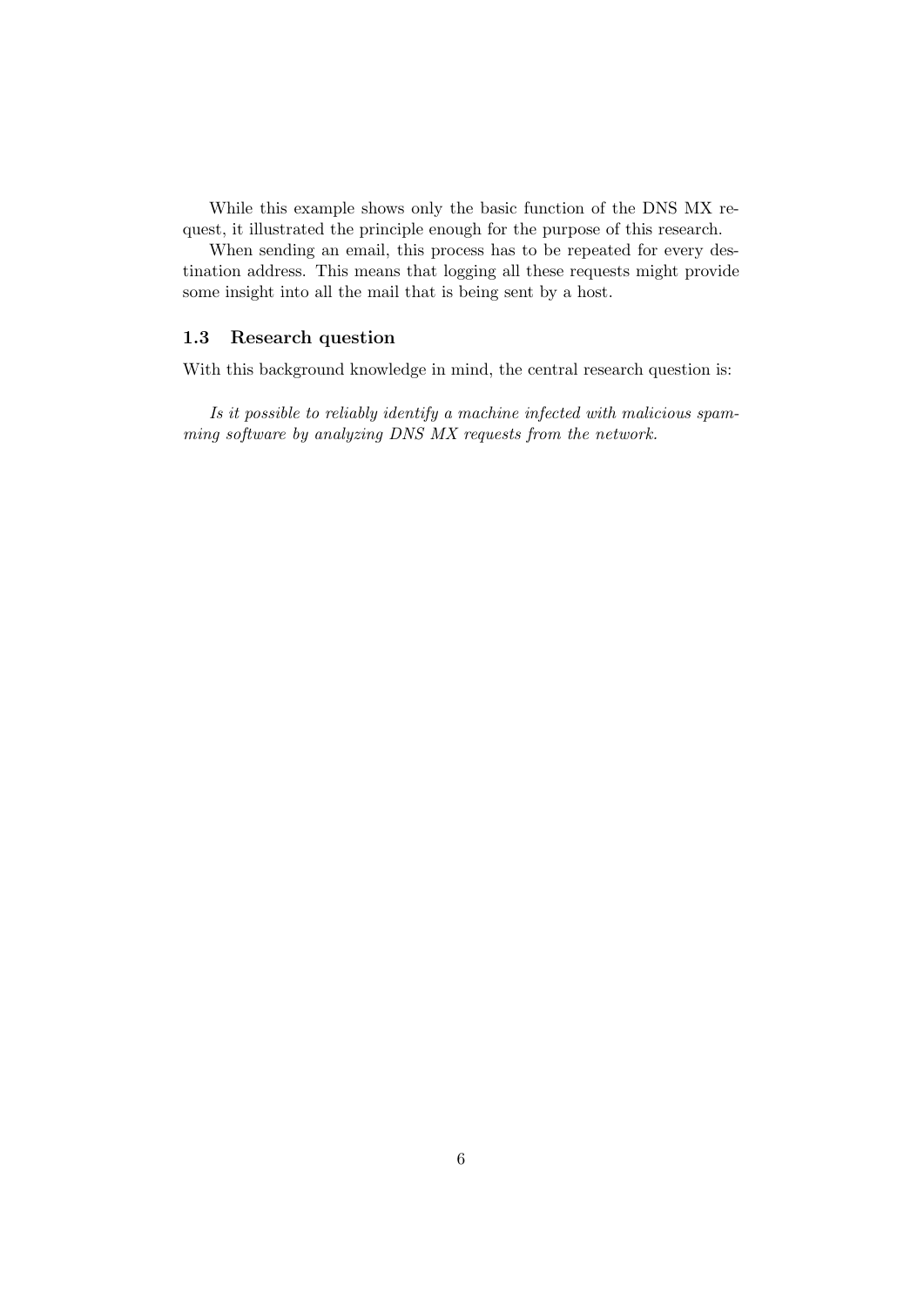## <span id="page-6-0"></span>2 Related work

Detecting spam by analysing DNS MX requests is not a known technique. Some methods exist to use DNS records to counter spam, but those are mostly in the realm of checking the validity of the sender through SPF or DKIM [\[6\]](#page-25-6).

On the subject of network traffic analysis there are a number of examples of previously done research that might prove to be useful in this project. [\[7\]](#page-25-7) and [\[8\]](#page-25-8) show methods of creating classifiers to detect malicious types of network traffic. Different kinds of classifiers are used to be able to accurately classify sample traffic. [\[9\]](#page-25-9) uses a similar approach by investigating different types of classifiers to detect traffic from P2P botnets during their initialization phase. In this research additional requirements other then accuracy are set for the proposed methods. These are requirements on the subject of for instance adaptability of the classifiers. It is concluded that none of the proposed methods meets all the set requirements.

In [\[10\]](#page-25-10) research is performed on the characteristics of different types of malware. This gives a good insight into the inner workings of this type of software. Understanding the malware is a big step in finding ways of detecting and disabling it.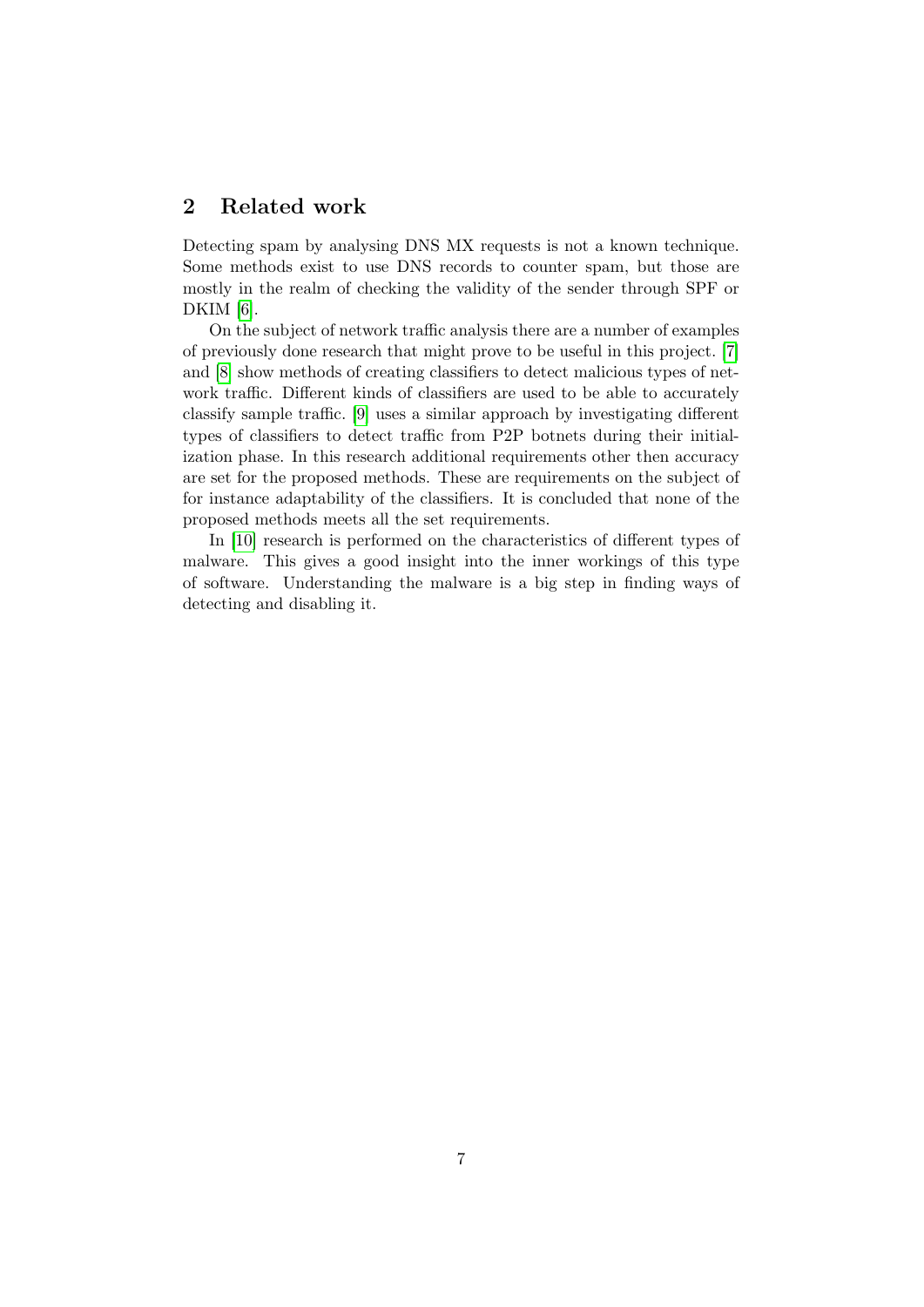## <span id="page-7-0"></span>3 Approach

This section covers the structure of the research conducted. To answer the research question, a dataset is needed that is to be analysed. This dataset was gathered with the help of customers of Quarantainenet.

Next to the dataset, there has to be a way to validate the findings. There has to be a way to check if the result of the analysis is accurate or a false positive. For this validation data is available from sources independant from the main dataset. Then the analysis techniques have be developed. Four different techniques are designed to analyse the data: frequency analysis, periodicity analysis, entropy analysis and flow analysis. Each of these techniques is explained in depth in the next section. With the analysis techniques in place, the dataset is analysed to see if it is possible to identify some suspicous events. Then finally the suspicious events are compared to the verification data to see if they are actually examples of malicious activity going on in the network or if some other explanation can be found.

The results from this process will be used to answer the research question.

#### <span id="page-7-1"></span>3.1 Data

The data that was used in the research was gathered by Quarantainenet from 3 of their customers. For privacy reasons these customers will remain anonymous. When collecting these datasets, two things were recorded for each customer. The first dataset, of which some statistics are shown in table [1,](#page-7-2) contains records of all the MX requests that were seen in the network in a certain period of time. This is the network traffic and will be used to do the analysis on. Important to note is that this is real, unannotated data. This means that there is no information available on whether a host in the dataset is actually infected or not. It is also uncertain if there is an example of a spam session in the dataset. This uncertainty can make it difficult to find out what a spam session might look like.

The second dataset contains all the incidents that are reported by the other sensors of the Quarantainenet network monitoring system. This information might be useful in finding an actually infected machine in the network. The collection ran while the project was in progress.

The final datasets contain data from a period of about 2 weeks.

| <b>Name</b> | Number of records   Duration |         |  |
|-------------|------------------------------|---------|--|
| Dataset A   | 3028                         | 11 days |  |
| Dataset B   | 67.386                       | 11 days |  |
| Dataset C   | 1.975.765                    | 11 days |  |

<span id="page-7-2"></span>

|  |  | Table 1: Captured datasets |  |
|--|--|----------------------------|--|
|--|--|----------------------------|--|

More detailed information about the datasets can be found in appendix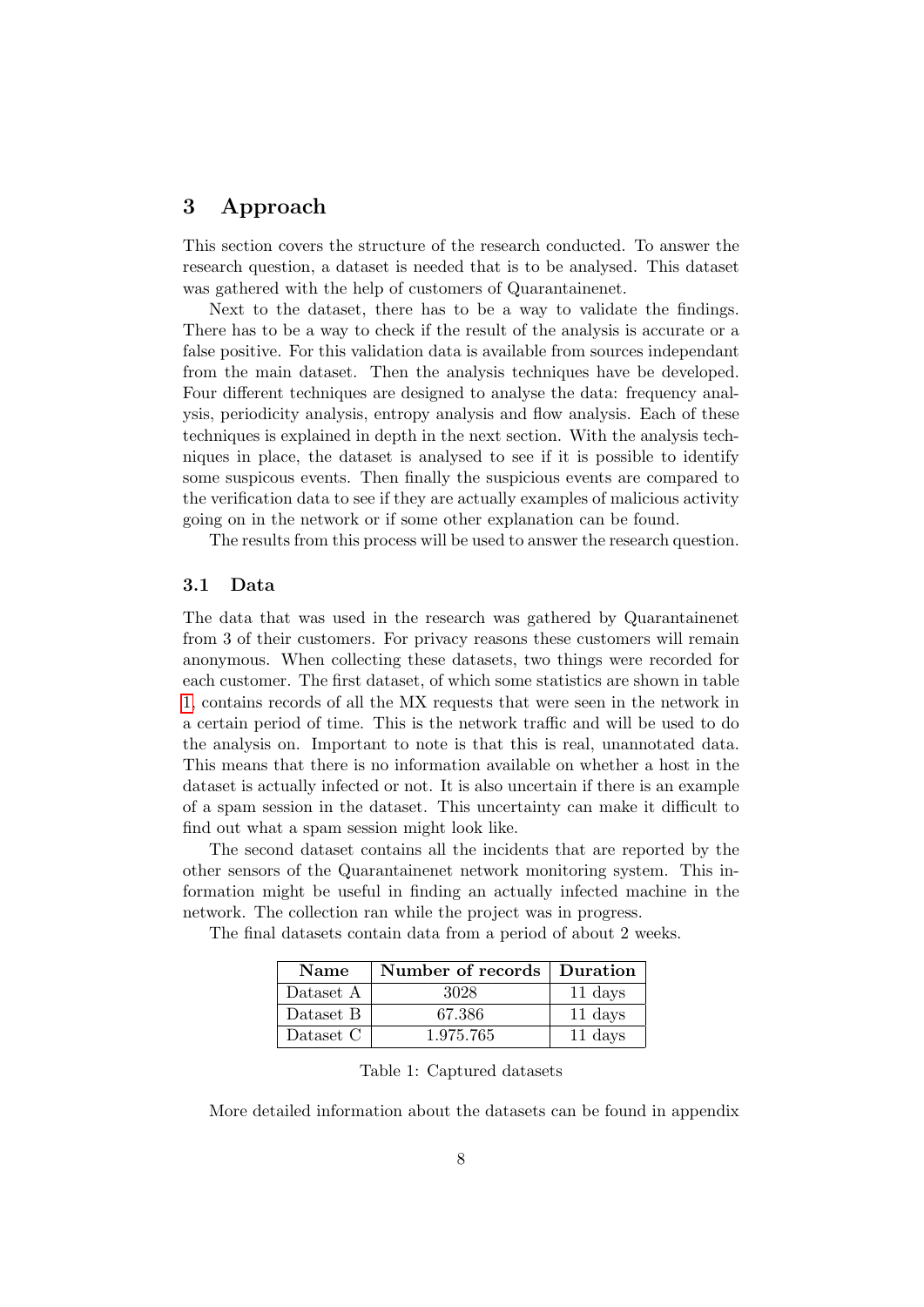#### [A.](#page-27-1)

Each entry in the raw dataset is a string containing 3 pieces of information:

#### 1. Timestamp

Time the request was made, formatted as  $[2014/02/16 10:20.30]$ 

2. Source ip

The ip address of the machine that made the request.

3. Domain

The domain of which the mailserver was requested.

In a preprocessing stage these pieces of information are parsed and then stored in a CSV format for later use.

### <span id="page-8-0"></span>3.2 Verification data

As the dataset is not annotated, possible findings will have to be evaluated in some way. There has to be a manner in which the detection of a suspicious event can be classified as a true positive or a false positive. This way the analysis techniques can be tested and improved. To be able to do this, verification data is required. This data will provide an objective truth for the evaluations

There are three sources available to be used as verification data:

- 1. Online blacklists Blacklists like the Spamhaus Zen blacklist can check if an ip address is known to be a spammer. If a lot of spam activity comes from an ip, it will end up on such a blacklist.
- 2. Generated incidents The Qmanage network monitoring system automatically generates reports based on different sensors in the network. These reports can tell us something about for instance malware infections.
- 3. Customer reports The customers that provided us with the log data were specifically asked to report any unusual activity that might have to do with spam.

These sources together will be used as a ground truth. If information from these sources can be attributed to a suspicious network event, it is a strong indication that malicious activity is going on.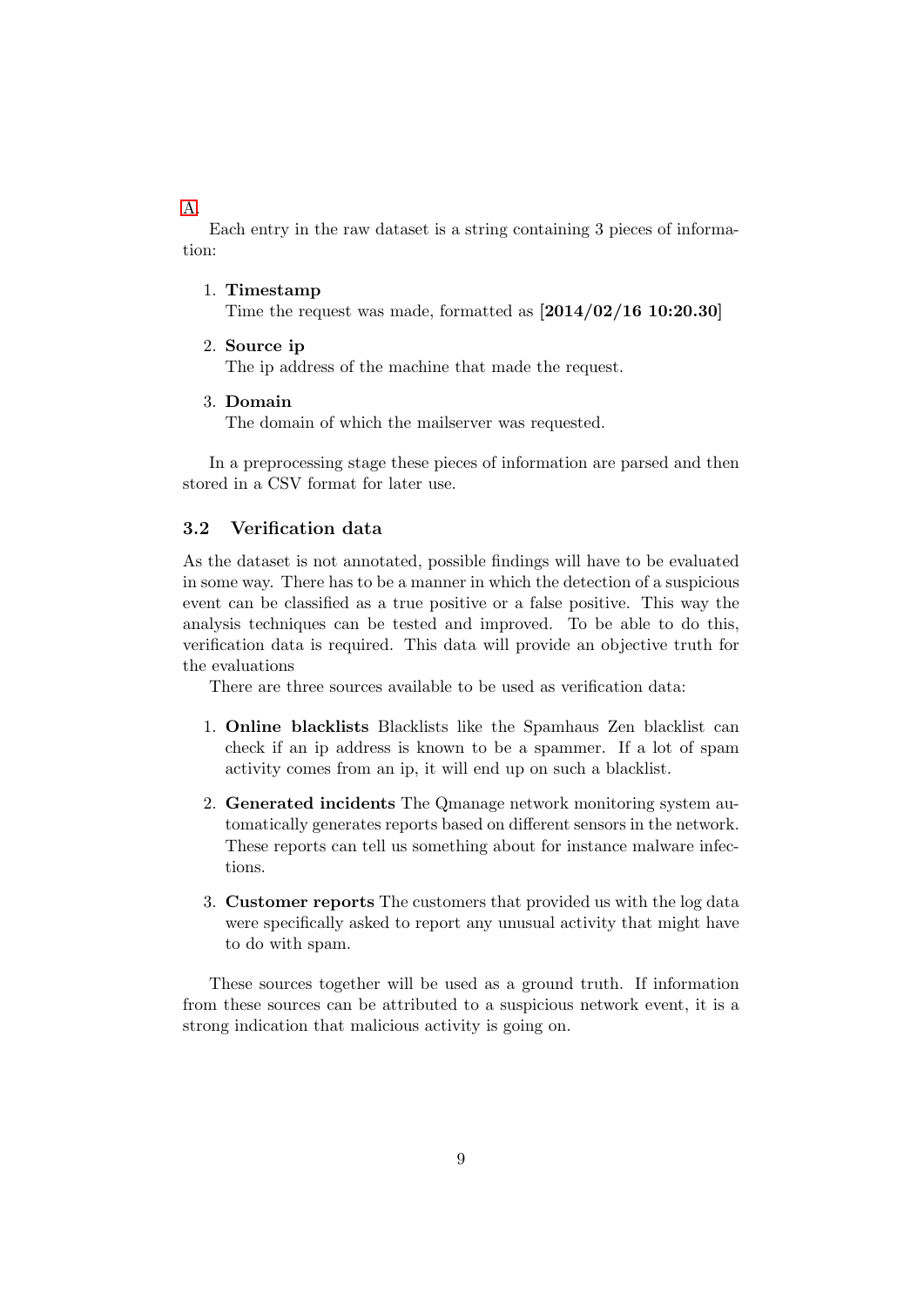## <span id="page-9-0"></span>4 Analysis methods

For the analysis of the data 4 methods are devised. They will attempt to find irregularities in the dataset, and possibly identify a spam session.

#### <span id="page-9-1"></span>4.1 Frequency analysis

The first method of analysis is based on the frequency of the traffic. Sending spam will normally happen in big volumes, so one can assume that in order to send these large quantities of spam, a lot of DNS MX requests will be nescessary. This is why looking at the rate at which the requests are performed should be a good indicator of what is happening on a certain machine.

To be able to analyse the frequencies, first a histogram is created from the logs based on the timestamp of the events. Typical binsize is 10 minutes. This histogram will give an indication of the host activity in the given timeframe. Creating a histogram is a frequently used technique to convert a series of separate events into a graph showing the activity. This visual representation will provide a good overview of the progress of activity.

#### <span id="page-9-2"></span>4.2 Periodicity recognition

When looking at traffic in a network, a part of the traffic is often generated by automatic processes, that are on a periodic schedule. Extracting the periodicity from the traffic might prove to be a good way to see the nature of the traffic generated by a machine.

#### <span id="page-9-3"></span>4.2.1 Calculating autocovariance

The periodicity detection is implemented by calculating the autocovariance. Autocovariance is the covariance of a series of values against a time-shifted version of itself. In simple terms, it is a measure of the similarity of  $f(x)$ with  $f(x + t)$ , where t is the so-called *lag*. It is the shift of the function compared to the original.

When the autocovariance is calculated, a covariance graph is returned. It will show the similarity for each lag value. To determine the periodicity of the original signal, the highest peak from the covariance graph where  $t > 0$ is picked.

Because of the nature of this calculation, values for negative  $t$  are the same as for  $t$  so they can be discarded. Also note that the highest peak in the covariance graph will always be for  $t = 0$  by definition. Covariance with lag of 0 represents the similarity of the series with itself without being shifted. This will cause the correlation to be perfect and will generate the highest covariance value.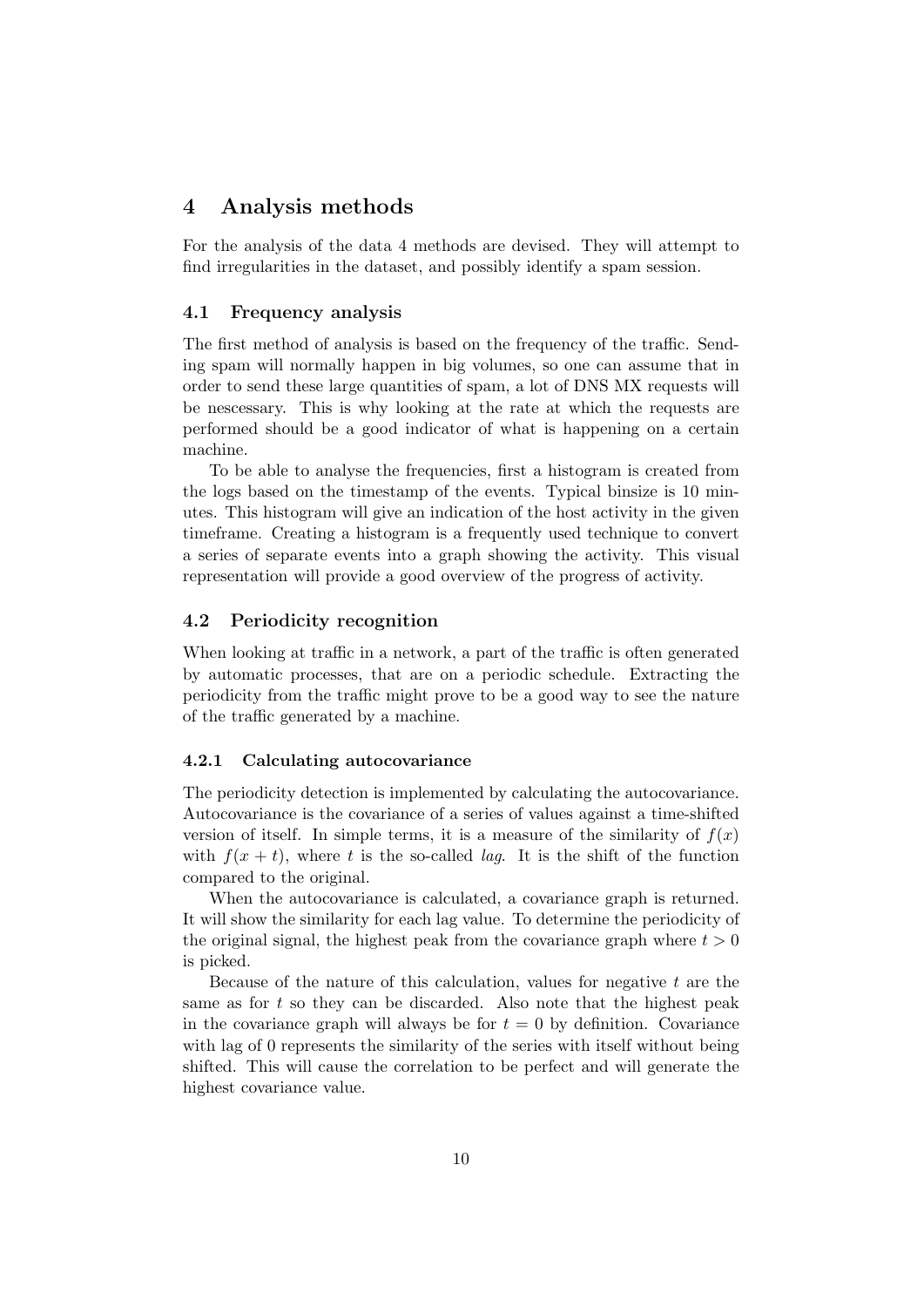#### <span id="page-10-0"></span>4.2.2 Periodicity strength

Now the lag with the highest covariance value has been found, the periodicity in the data has been found. However, not every set of data actually contains a periodic process. The algorithm described in the previous section will always return the lag for which the covariance is the highest, but there is no measure on how good of a match it actually is. To be a valuable analysis, the periodicity calculation needs some measure of certainty that this periodicity is actually there.

As a measure for this,  $cov(t)/cov(0) = c$  was used where  $cov(t)$  is the covariance value of the highest peak,  $cov(0)$  is the covariance value for a lag of zero, so this is the highest achievable covariance. c will be between 0 and 1 where a value of 1 would mean perfect correlation and a value of  $\theta$  would mean no correlation.

This method normalizes the autocovariance graph. Normalized autocovariance is also know as autocorrelation. Using this normalized graph makes it possible to compare the highest peaks at  $t > 0$  from different graphs. Using these heights, we can measure the strength of the periodicity and compare them.

#### <span id="page-10-1"></span>4.3 Entropy based detection

In "Entropy Based Analysis of DNS Query Traffic in the Campus Network" [\[11\]](#page-25-11) a method is described to detect presence of spambot and/or DDoS traffic in the network by analysing the DNS query entropy. While this research did not cover specific usage on DNS MX requests, it is still an interesting concept to try. In the paper, the entropy of the contents of the requests would go down when there was a spamrun or DDoS attack. When applied to DNS MX requests, the expected results would be the same. With a spamrun in progress, the entropy of the contents of the requests would be expected to go down.

Again, the applicability to DNS MX requests will need to be tested.

This analysis is based on creating a histogram of the records from the dataset, and calculating the Shannon entropy over each of the bins of the histogram.

The Shannon entropy of data is given by:

$$
H(X) = -\sum_{x} p(x) \log p(x).
$$

Here  $p(x)$  is the probability mass of x in X. In other words, the Shannon entropy is a summation of the chance times the log of the chance of each element in X.

This will result in a high entropy for a dataset with an even distribution of elements, and a lower entropy for a dataset in which some of the elements occur much more often then others. Entropy is therefore a measure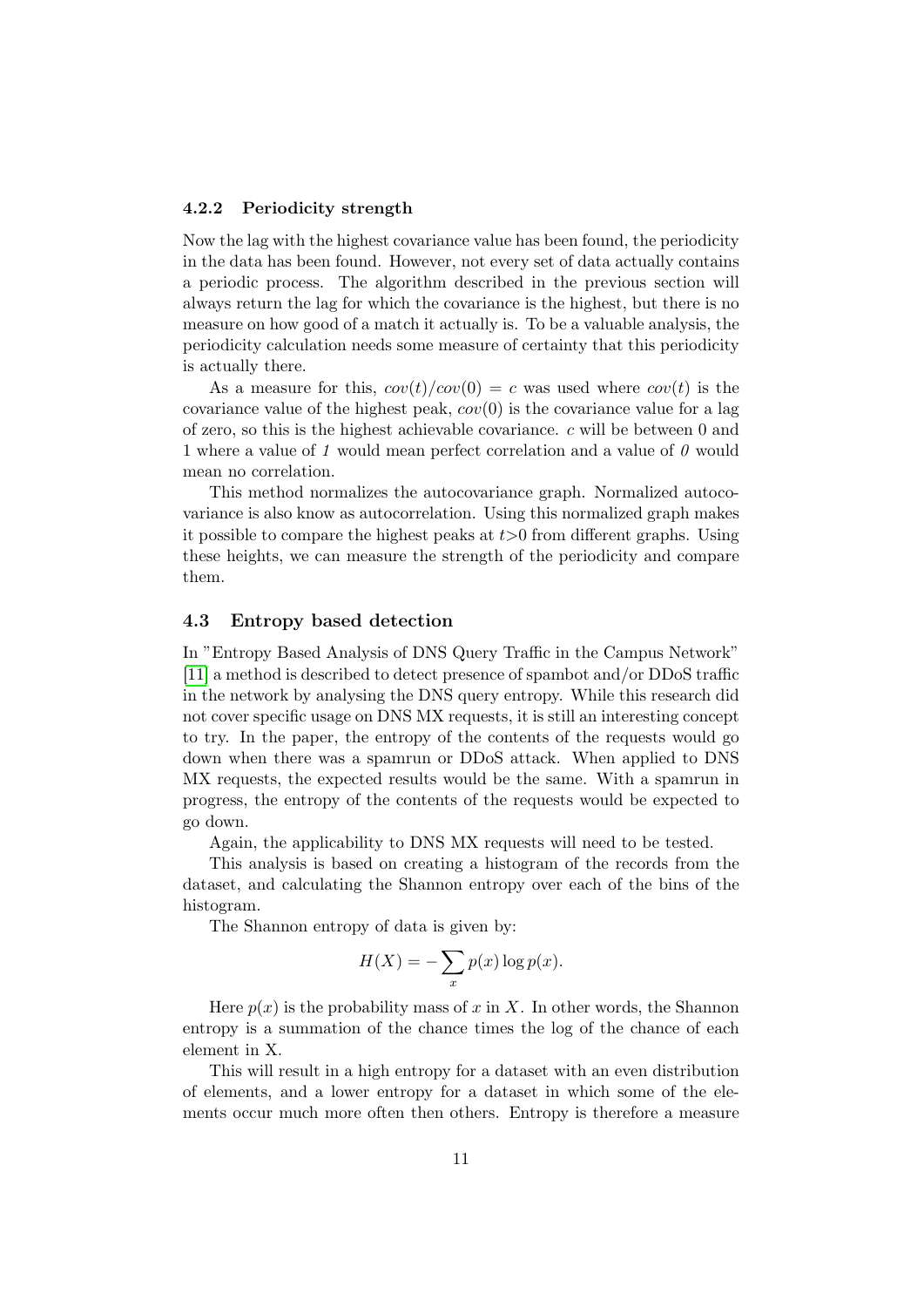for randomness, because with true randomness the chances of every option occurring are equal.

When calculating the entropy of different sized datasets, it appeares that the entropy will change when the dataset is smaller or larger. A set containing more records will generally have a higher entropy score then a set containing less records. In order to try and remove this effect, ideally the amount of records in each bin should be about the same. For this experiment a binsize of 24 hours was chosen. This way the effect of the night hours getting very low scores because there is barely any traffic is mitigated. The paper describing this technique also uses 24 hour binsizes. The reason for that is not discussed, but it might also be to mitigate this effect.

#### <span id="page-11-0"></span>4.4 Flow extraction

The flow analysis takes a different approach than the previous analysis methods. In the methods described before, often a histogram was used as a base for quantifying the network traffic. In "Detection of Spam Hosts and Spam Bots Using Network Flow Traffic Modeling" [\[12\]](#page-26-0) an analysis method is described that is based on so-called network flows. In the research a flow is seen as a communication session between two hosts. In a flow, different metrics of the communication session are logged, like for example the duration of the flow and the number of bytes transferred.

In the case of DNS MX requests, there are no communication sessions as described above, as the communication session only consists of a single request, followed by a single answer. In the available dataset, the answer is not even logged, so if flows would be extracted in the same way, all flows would consist of exactly one request, and it would be no different from the records in the dataset.

In an attempt to use this analysis method, a different way of extracting flows was devised. For this analysis a flow is seen as a period of continuous activity of a host. This means that a request from a host will start a flow, and subsequent requests will be added to this flow. The flow ends when there has been no activity for a number seconds, set by the algorithms *inactivity* threshold When after this period of inactivity a new request is made, this will start a new flow.

By extracting flows in this manner, the activity sessions of a host can be characterised by a number of metrics. Metrics extracted from each flow are:

- 1. Source ip: ip address of the host doing the requests.
- 2. Flow start time: Timestamp of the first request in the flow.
- 3. Flow end time: Timestamp of the last request in the flow.
- 4. Duration: Duration of the flow in seconds.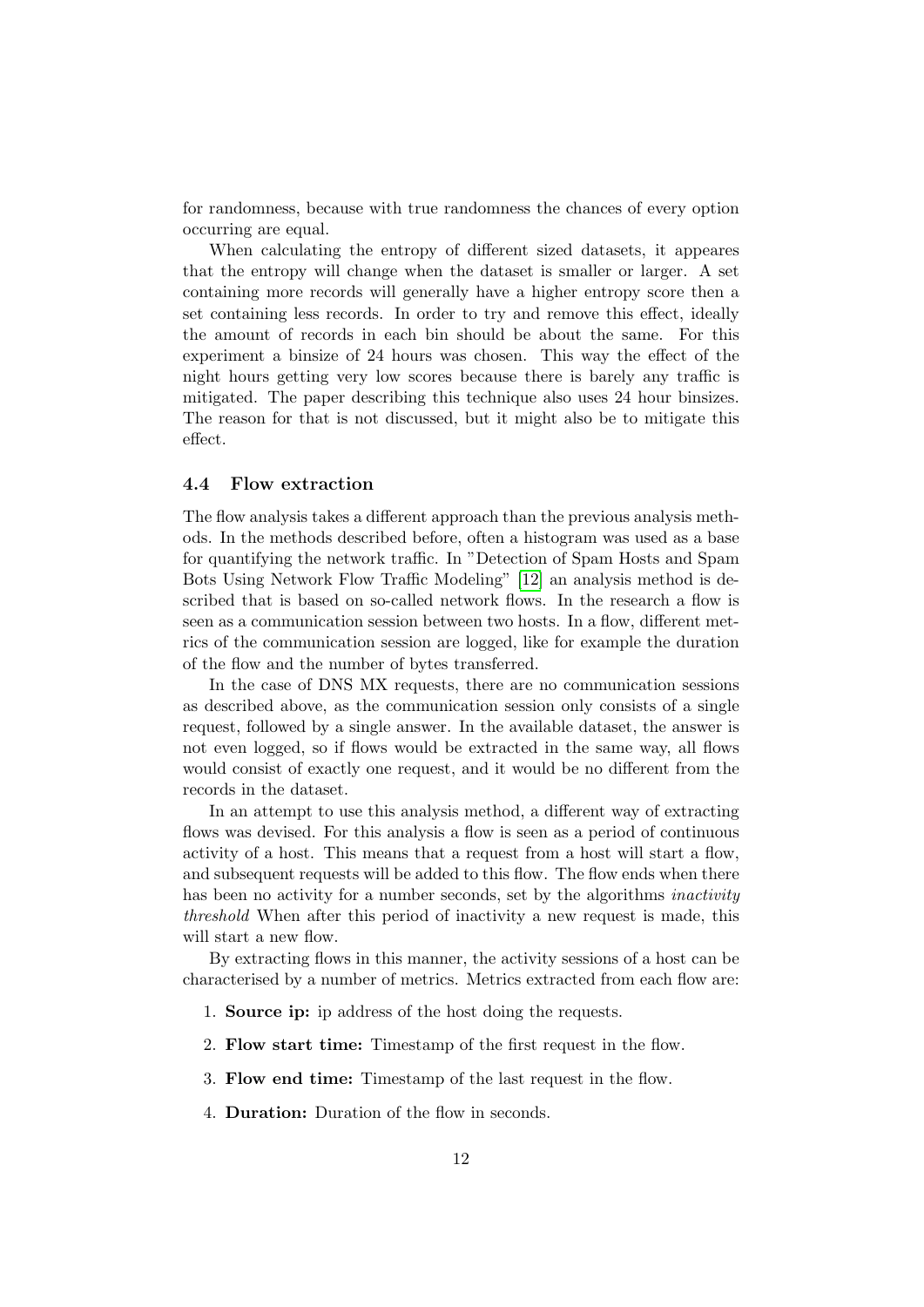- 5. Volume: Number of requests in the flow.
- 6. Rate: Average number of requests per second.
- 7. Domains: List of the requested domains.
- 8. Unique domains: Number of unique domains.

For the extraction of the flows from the datasets, typically an inactivity threshold of 60 seconds was used. This would generally result in a set containing a large amount of very small flows and a small amount of large flows. This characterizes the nature of the DNS MX traffic quite well, where most hosts only send a couple of requests at a time, and some hosts send big batches at once.

One of the advantages of describing the dataset as a number of flows, is that it becomes trivially easy to for instance disregard all short or lowvolume flows, as they will most likely be of no interest when looking for a machine that sends large amounts of spam. It will be the flows containing a large amount of requests that will be most interesting.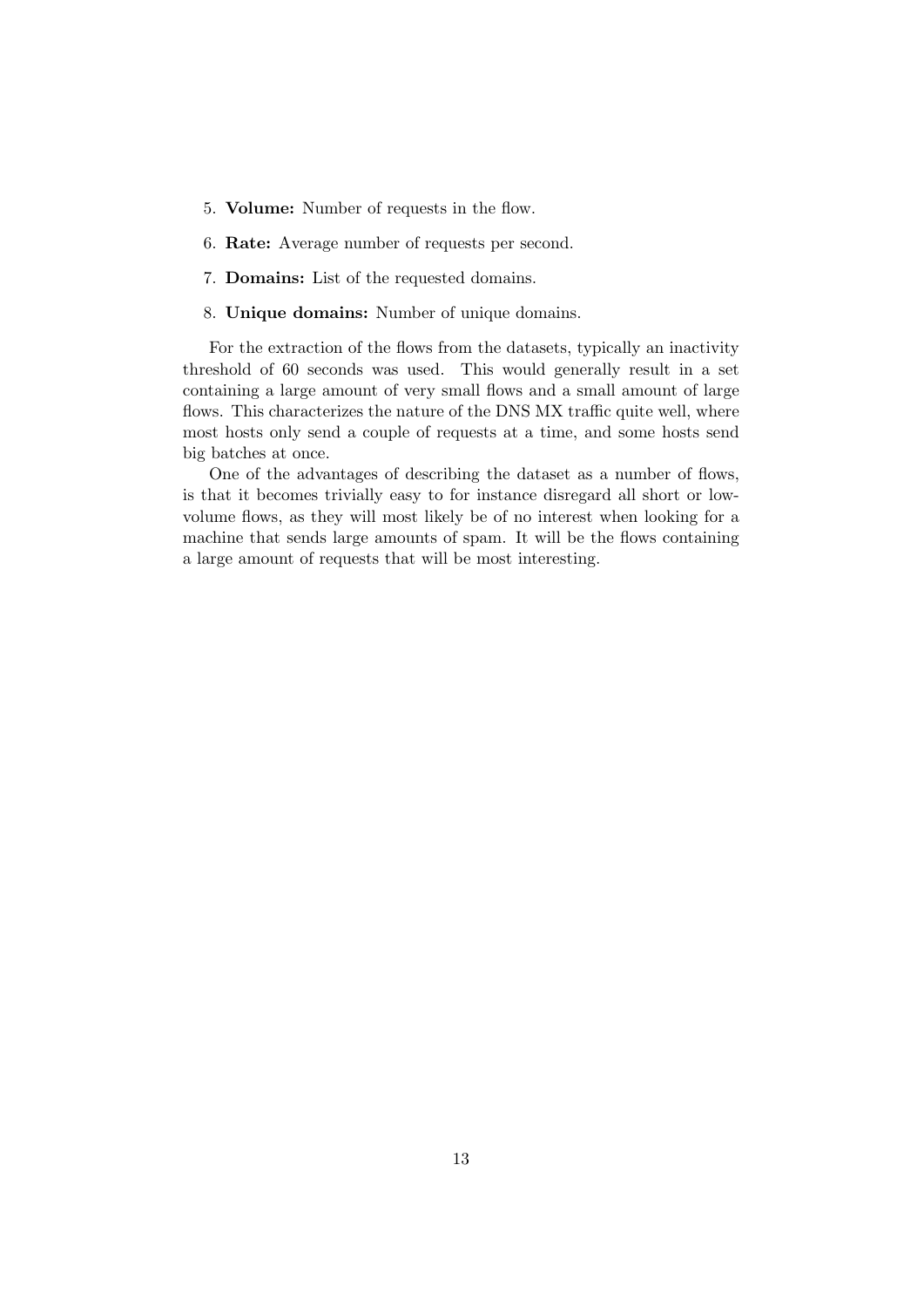## <span id="page-13-0"></span>5 Results

The analysis techniques described above were used on the available datasets. As the datasets are not annotated, it is in many cases difficult to confirm whether the analysis method does not work correctly or if there simply is no spam session in the data to detect. In the 3 datasets, one event was detected that was later confirmed to have been a spam session. Because there is only one confirmed case it is not possible to draw conclusions towards the effectiveness of the proposed analysis methods.

That being said, this section will focus on the detection results concerning this case, and will include thoughts on the effectiveness of the analysis methods in this specific case.

#### <span id="page-13-1"></span>5.1 Frequency analysis

From the frequency analysis a number of interesting results can be gained. The graph showing the frequency provides a good overview on the activity of a host, as can be seen in figure [1.](#page-13-2) This image is an example of a typical activity pattern of a mailserver in the network of a large organization. The plot is based on a histogram with a bin size of 30 minutes. On the y-axis one can see that during the day typically around 3000 to 4000 requests are made each hour.

As could be expected, the activity during the night is very low, where during office hours the activity is much higher. While the patterns for each day are not exactly the same, there are clear peaks visible around 12:00/13:00 and 17:00.



<span id="page-13-2"></span>Figure 1: Example of a histogram showing typical daily activity pattern from dataset C. It shows number of requests per hour against time.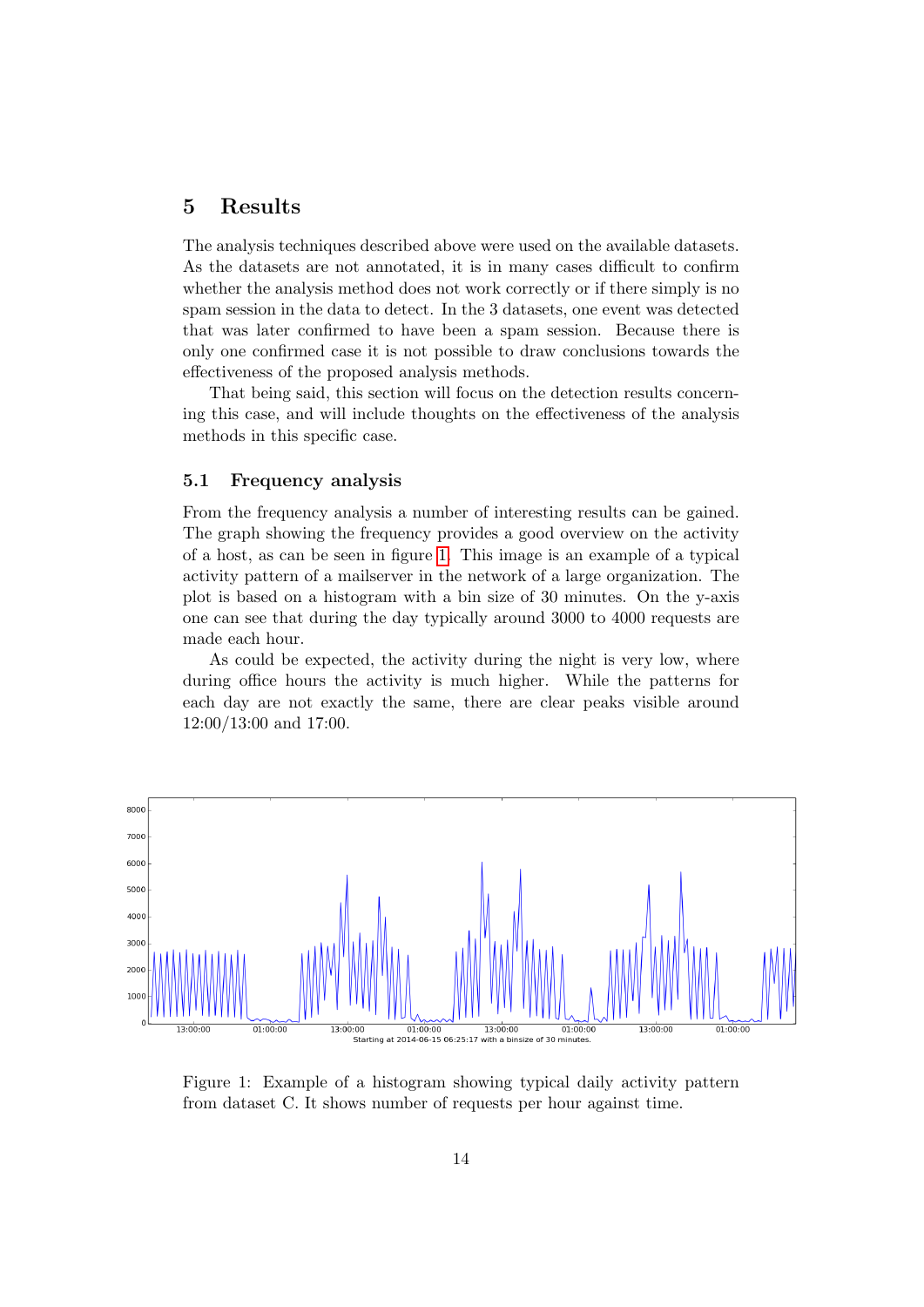Figure [2](#page-14-0) shows the frequency graph from dataset A. There is not that much traffic visible. There are some peaks that go as high as 500 requests in 10 minutes. The fact that the rates are not that high and the total volume of the peaks is also limited, does not suggest this is spam activity.



<span id="page-14-0"></span>Figure 2: Frequency graph from dataset A

In figure [3](#page-15-0) we can see the frequency graph from dataset B. This set contains a bit more traffic than set A. One of the biggest differences is that this set contains much more traffic around some peaks. When looking at the peaks, the biggest peak comes in at around 1200 requests in 10 minutes. Although this is more than what was seen in the previous set, it is still not clear evidence of some malicious activity.

In figure [4](#page-15-1) something suspicious is going on.

On the bottom of the graph the daily rhythm is visible, with the nights being recognisable by the low activity. On June 19th there is big spike visible where the activity peaks at around 44.000 requests per 10 minutes. This kind of volume in traffic, along with the fact that there are no other peaks in the dataset that are even remotely close does suggest that this might be malicious traffic. After notifying the customer about this incident, he confirmed that this was indeed a spamrun that had been performed from one of their servers.

After closer inspection the peak in traffic is generated by one specific host. Figure [5](#page-16-1) shows the frequency graph from that host. This shows that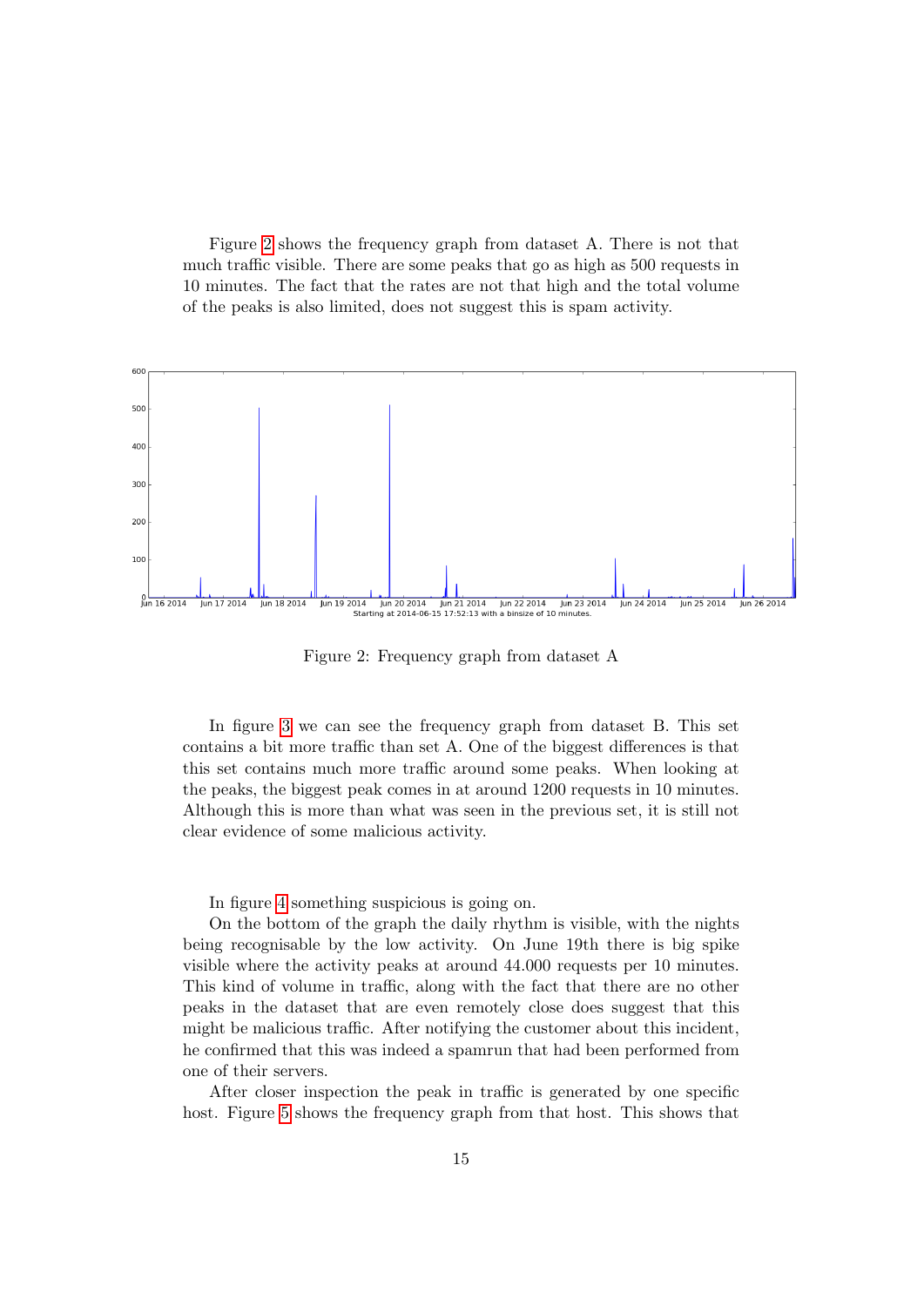

<span id="page-15-0"></span>Figure 3: Frequency graph from dataset B



<span id="page-15-1"></span>Figure 4: Frequency graph from dataset C

while the host is responsible for this large spike in network traffic, the other activity of this host barely shows up on graph.

This is an example of a spam run. As can be seen, it is clearly identifiable from the frequency analysis.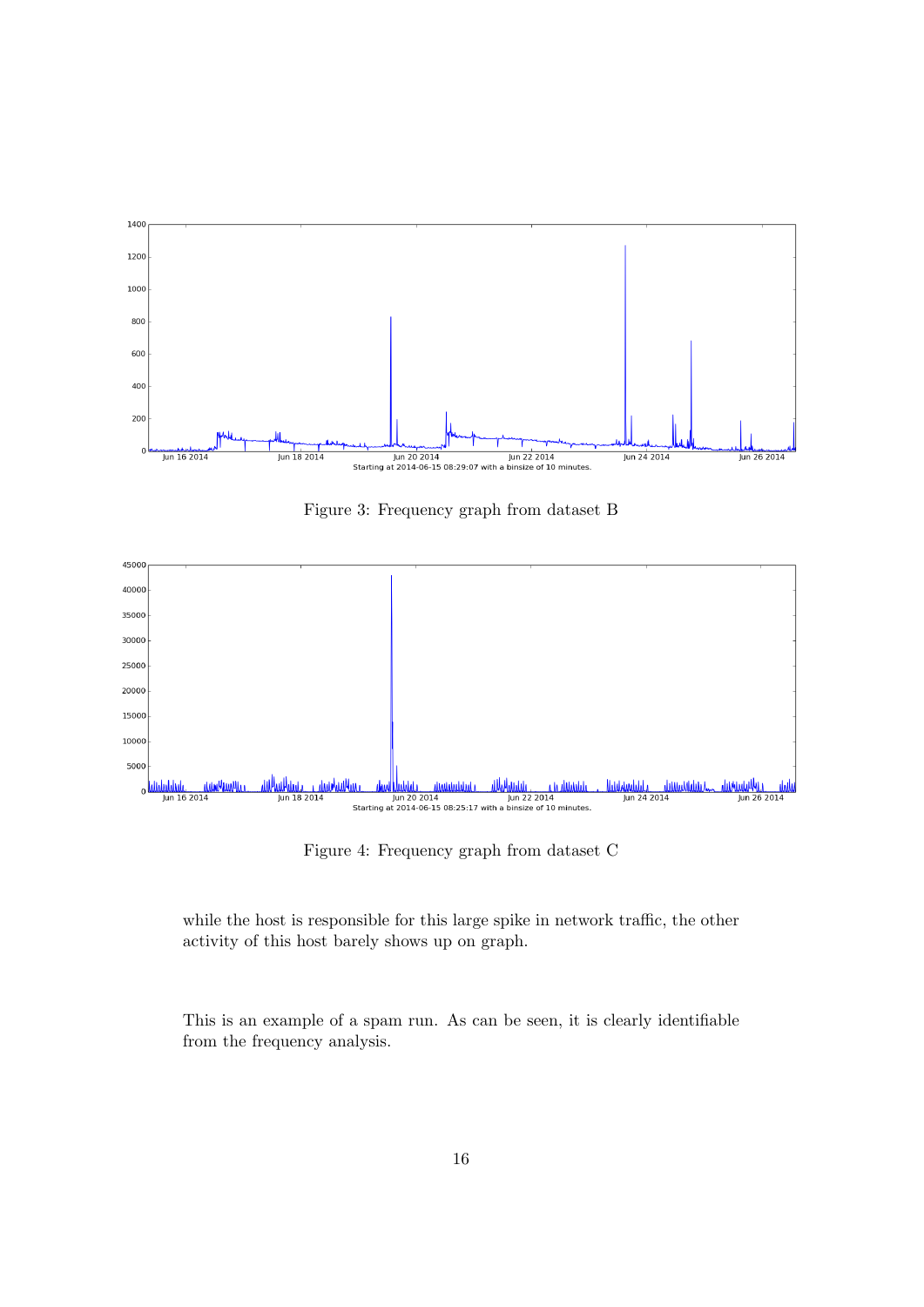

<span id="page-16-1"></span>Figure 5: Frequency graph from the spam ip

#### <span id="page-16-0"></span>5.2 Periodicity analysis

In this method of analysis, clear periodic patterns in the activity of a host will generate a periodicity with a high reliability score. When the analysis is run on a host that shows a highly periodic pattern, see figure [7,](#page-17-1) a very good estimation of the periodicity is obtained. The red line shows the actual data, the blue line shows the normalized results from the autocovariance. The green line is the lag value, which represents the lag value for which the correlation is highest.

This example shows a very strong periodicity. The strength value for this periodicity is  $0.98$ . From looking at different examples from the datasets, a correlation strength value of more than  $0.7$  means that a recognisable periodic pattern is present. Lower values tend to contain more noise and less recognisable periodicity. The threshold above which the periodicity is strong enough has to be determined for each application.

Using this method, it is possible to extract patterns from the activity of hosts. The value of this type of analysis in locating spambots however seems to be very low. From what can be seen from the data, an active spambot does not look like a periodic phenomenon, so this detection method is not capable of detecting it.

Periodicity analysis might be useful in doing the exact opposite of spambot detection. It might be capable of filtering out all the periodic processes from the data to get a better view at the non-periodic events. To determine the viability of this application, it will need further research.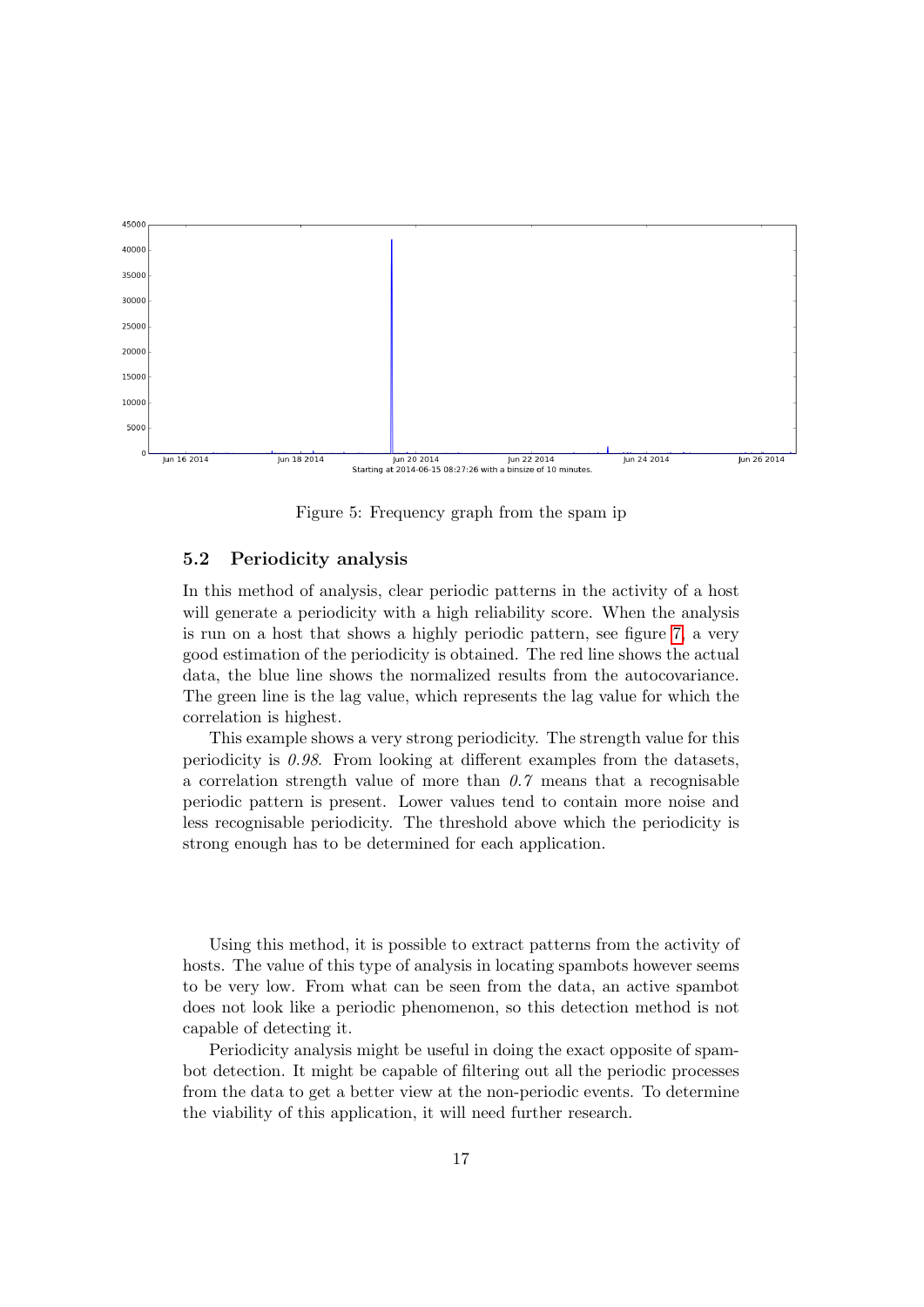

Figure 6: Periodicity from a very periodic activity pattern. Calculated periodicity strength: 0.98



<span id="page-17-1"></span>Figure 7: Example of a low periodicity score. Calculated periodicity strength: 0.33

#### <span id="page-17-0"></span>5.3 Entropy analysis

Based on past research [\[11\]](#page-25-11), the entropy of the requests should go down when a spam run is in progress. The graphs shown are based on a binsize of 24 hours. For this graph, the entropy was calculated over 24 hour periods. The blue datapoints represent the entropy and the green datapoints represent the traffic volume.

In figure [8](#page-18-0) the result of the analysis on dataset A is visible. When the volume is very low, the entropy also goes down. In general the entropy follows the trend of the volume.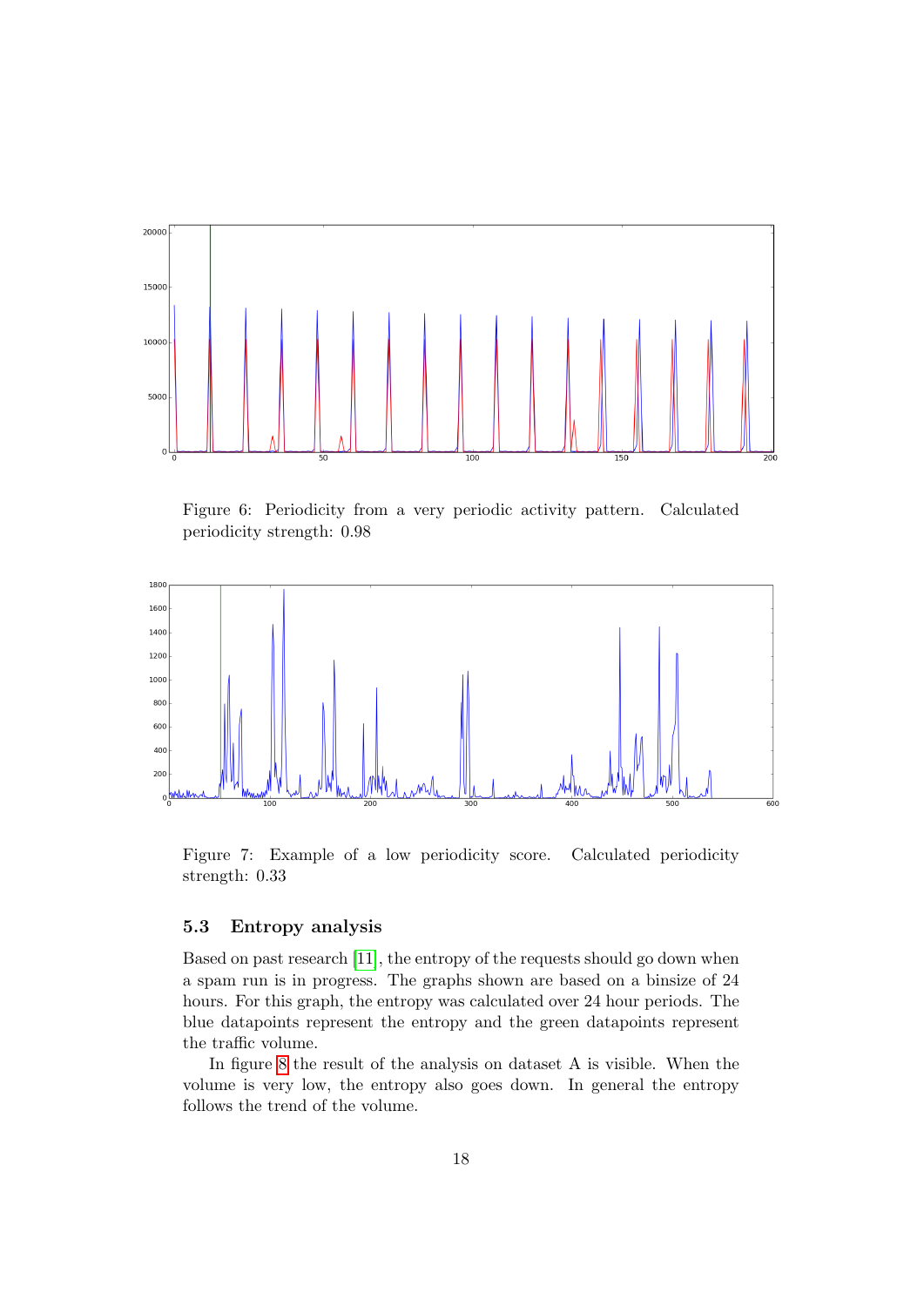

<span id="page-18-0"></span>Figure 8: Entropy vs number of requests per day, dataset A

Figure [9](#page-18-1) shows the entropy vs volume of dataset B. As can be seen, the entropy is very stable, while the volume fluctuates somewhat. In this dataset the entropy does not follow the trend of the volume as accurately as in dataset A. This stability indicates that entropy is a stable measure under normal circumstances.



<span id="page-18-1"></span>Figure 9: Entropy vs number of requests per day, dataset B

Figure [10](#page-19-1) shows a graph of the entropy analysis performed on dataset C. In the traffic volume the day the spamrun took place is clearly visible. Interestingly the average entropy on the days excluding june 19th is 11.1 On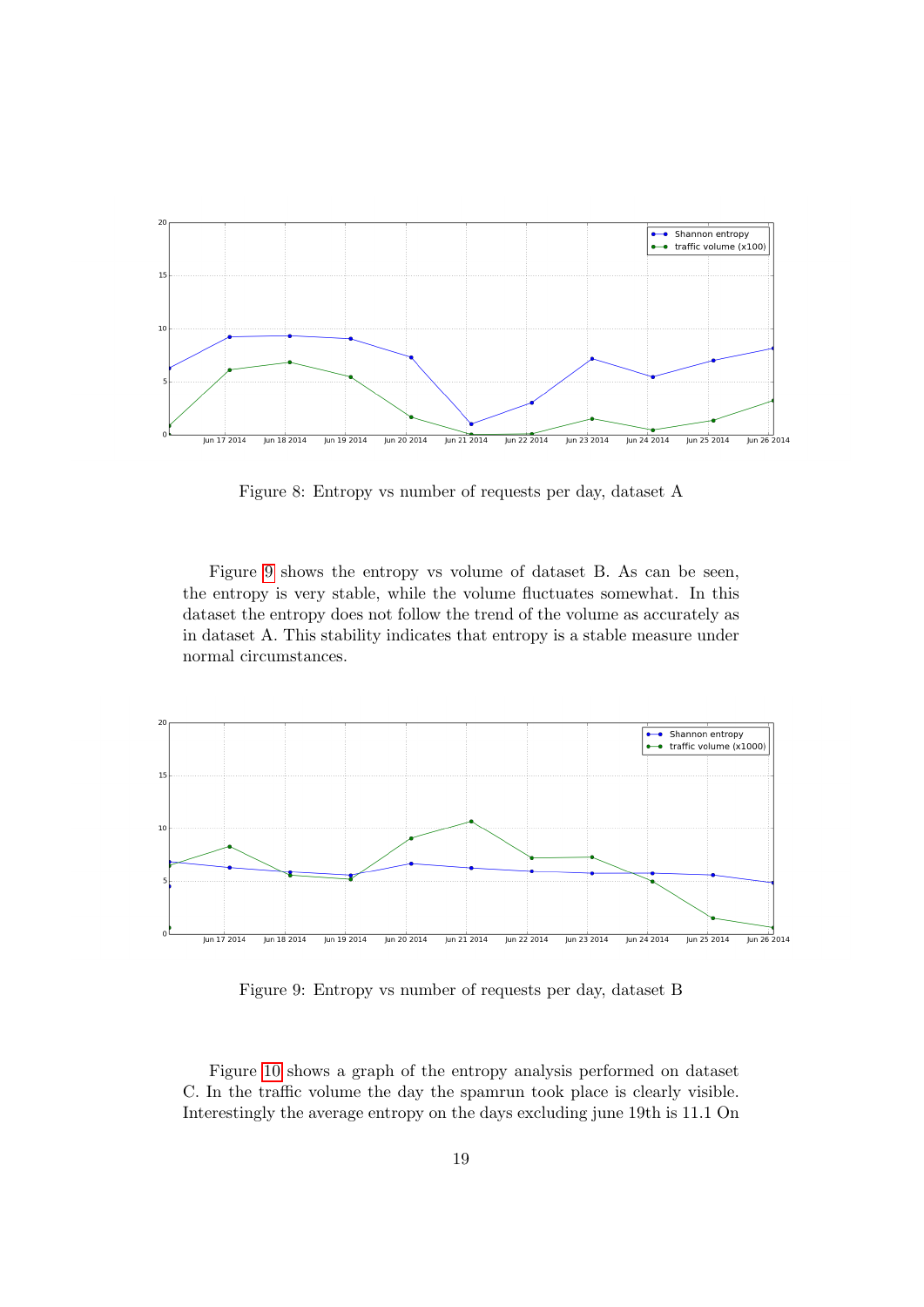the day of the spamrun, it drops to 8.1. This result shows that at least in this case the occurance of a spam run indeed does lower the entropy of the content of the DNS MX requests.



<span id="page-19-1"></span>Figure 10: Entropy vs number of requests per day, dataset C

#### <span id="page-19-0"></span>5.4 Flow analysis

Running this analysis on the datasets generates a large number of flows. Flow statistics can be seen in table [2](#page-19-2) As is shown in the table, around 75% of the flows, in some datasets even more, contain less than 10 records. These flows are not interesting when looking at detection of spam runs as such low volumes are not likely to be the result of spamming activity.

|       |           |       |      | Dataset   $\#$ records   $\#$ Flows   Flows >10   Ratio of flows ; 10 |
|-------|-----------|-------|------|-----------------------------------------------------------------------|
| Set A | 308       | 108   |      | 0.25                                                                  |
| Set B | 67.386    | 3356  | 1305 | 0.39                                                                  |
| Set C | 1.975.765 | 12240 | 2474 | 0.20                                                                  |

<span id="page-19-2"></span>

For further analysis the focus will be on dataset C, as that is the dataset where the other analysis techniques identified the spam run. Table [3](#page-20-1) shows the results from flow analysis on dataset C. In this table, only flows with a volume of more than 1000 were included. From this analysis it shows that there are two flows present in the dataset that stand out. They both show a very high volume of traffic, as well as a very high request rate. This combination of the volume and rate identify both flows as potential spam runs. Host 1 is indeed the host that generated the spam run identified in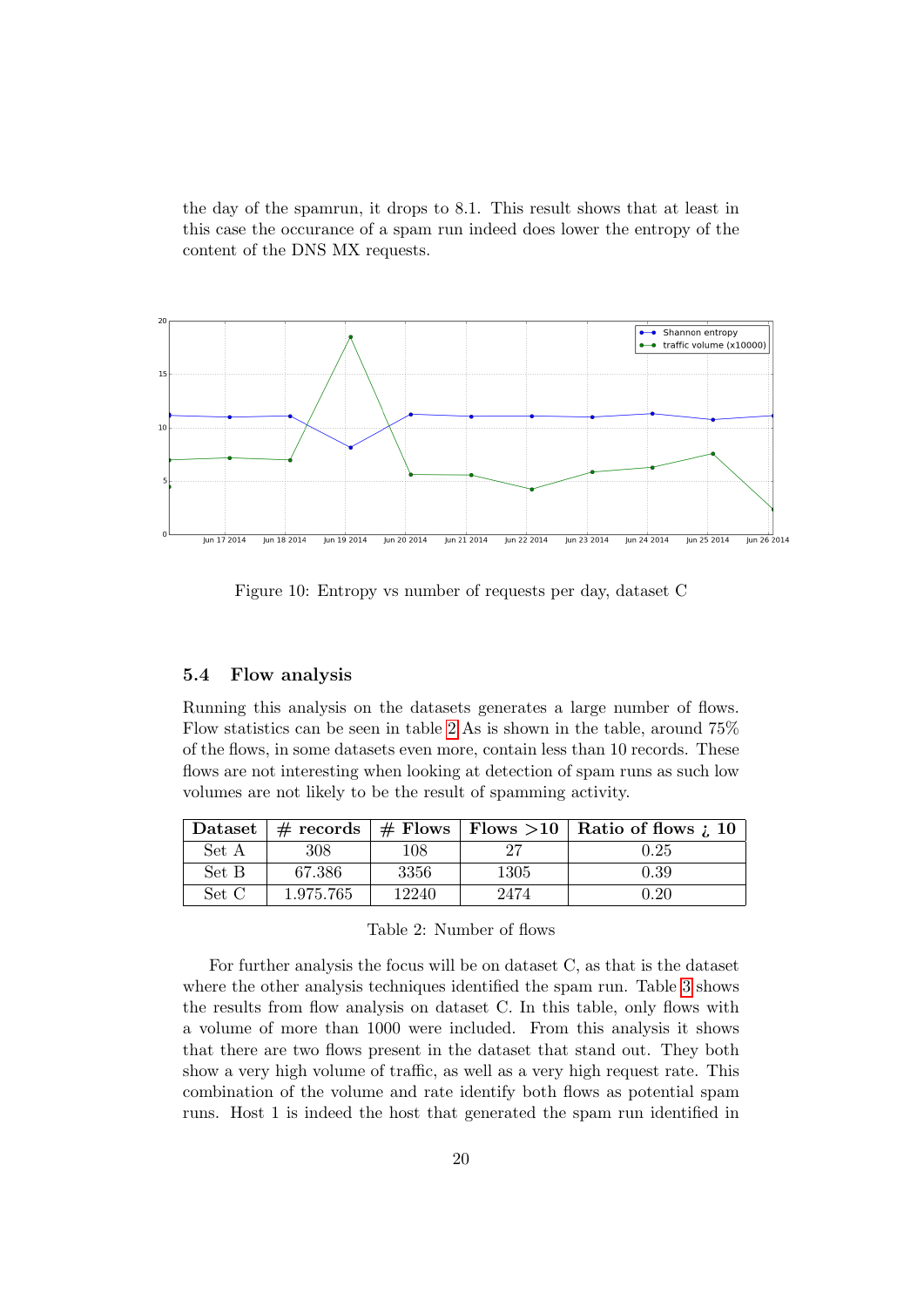section [5.1.](#page-13-1) This analysis revealed that when this spamrun from host 1 ended, host 2 started a spamrun. Because this run is smaller than the first, it was not noticed in the frequency analysis. In this analysis however, it stands out straight away.

| Host           | $#$ Duration | Volume | Rate $(\text{req/s})$ |
|----------------|--------------|--------|-----------------------|
| 1              | 1456         | 100983 | 69.36                 |
| 1              | 311          | 1376   | 4.42                  |
| $\overline{2}$ | 509          | 21920  | 43.06                 |
| 3              | 5083         | 3054   | 0.60                  |
| 3              | 4242         | 2466   | 0.58                  |
| 3              | 4857         | 2815   | 0.58                  |
| 3              | 2387         | 1198   | 0.50                  |
| 3              | 4689         | 3414   | 0.73                  |
| 3              | 3844         | 2193   | 0.57                  |
| 3              | 1172         | 2946   | 2.51                  |
| 3              | 3853         | 2184   | 0.57                  |
| 3              | 2258         | 1021   | 0.45                  |
| 3              | 1884         | 2234   | 1.19                  |
| 3              | 5467         | 2925   | 0.54                  |
| 3              | 4375         | 1614   | 0.37                  |

<span id="page-20-1"></span>Table 3: Flows with volume >1000 from dataset C

This flow analysis succeeds in pinpointing the hosts involved in the spamrun, as well as showing its duration and volume. While it is only one case, the case does show up very clearly as a non-regular event. By grouping together the traffic into flows, characteristics of the flows becomes very visible. This makes it easy to distinguish between the type of flow. Further research has to prove the usability of the technique in different cases. It could also show whether classification between good and bad traffic flows using machine learning techniques is feasible. To do this an annotated dataset with many examples of spam sessions will be necessary.

#### <span id="page-20-0"></span>5.5 Other observations

After analysing the traffic in 4 different ways, it is very interesting to see that there are a considerable number of hosts doing DNS MX requests. There are many hosts that are not known mailservers that still do these requests. In most cases only very small amounts are done, but still, they are done by hosts that normally would not need to do them. One could say that misconfiguration is the source but then there are a lot of badly configured hosts in the investigated networks. Hosts in a properly configured network should not be doing DNS MX requests, so every MX request done might be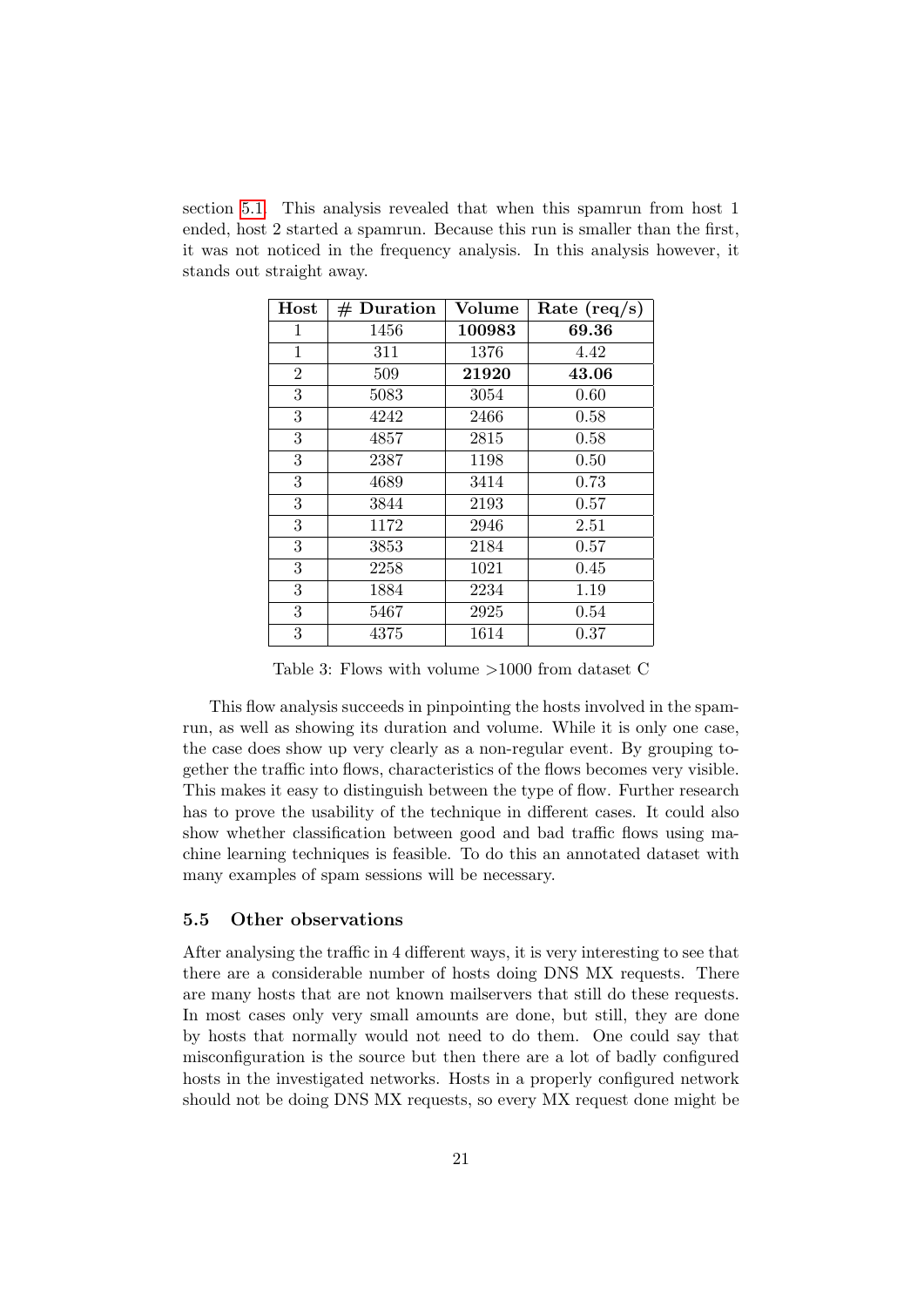a bit suspicious in itself.

What also became apperant when testing the analysis methods was that the verification data was not very useful. From the online spam blacklists there were no results in the sense that none of the monitored IP addresses that were doing DNS MX requests were on a spam blacklist. Some addresses did result in a warning, but the content of the warning was that the IP was not recognised as a mailserver. This kind of warnings do not have much value.

The incident reports from Qmanage were also difficult to correlate with the discovered spam session. The hosts that generated the most incidents in the Qmanage log generally did not do any MX requests. In dataset C, from the 100 hosts generating the most incidents, only 3 actually did any MX requests. From that we can conclude that there is no real correlation between the incidents and the DNS MX requests.

The most useful source of truth was the confirmation of the client that the incident from dataset C actually was a spam run. This was also the only case of a client providing us with information about a confirmed case of malicious activity.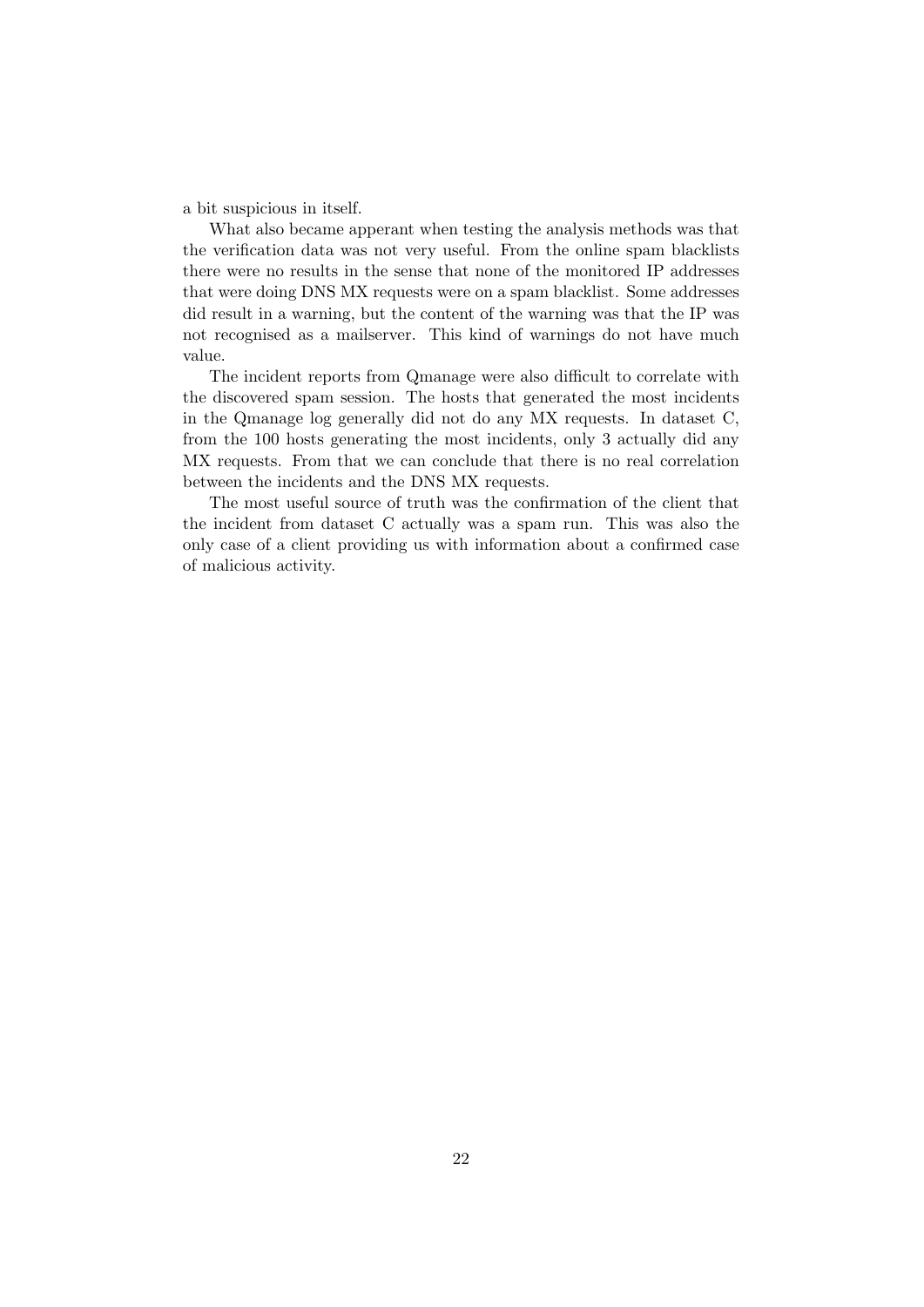## <span id="page-22-0"></span>6 Conclusion

In this research the viability of spambot detection based on DNS MX requests was investigated. Four distinct analysis methods were created, each looking at the datasets in a different way.

First the frequency analysis was performed. This method of analysis can provide a good insight in the activity level of the host. We have seen that for the datasets the frequency graph is very much as expected. The day/night cycle is clearly visible, as well as specific peaks in the traffic during certain hours of the day. The spam run included in the dataset clearly stands out.

The periodicity analysis succeeds in finding a repetitive pattern in the dataset. The value of this analysis in the detection of spambots is low as spambots do not seem to display a periodic pattern, but rather do their requests in a single spamrun. This technique might prove useful in identifying other processes on the network though. When applying this analysis it is important to interpret the results correctly. A periodic pattern could also be generated by a proces that constantly needs DNS MX information but caches the result of the requests for a period of time. Not realising that the analysis could be influenced by effects like this could lead to erroneous conclusions.

Entropy analysis of the content of the MX requests shows the same behaviour as described in previous research. When the spam run is happening, the entropy does go down. Finding out the mechanics around this phenomenon will require additional research. It also remains to be seen how accurate this analysis really is. A proper evaluation on this technique might prove interesting.

The last tested analysis technique, the flow analysis, shows to be a promising direction to evaluate further. This new way of identifying sessions of requests does group the requests together nicely. From the results on the available datasets, detecting the spam session becomes a matter of setting an appropriate threshold. Previous research on detecting spambots based on flow data also shows that flow data is a good input for different types of classifiers.

Detecting spambots by analyzing DNS MX requests seems to be feasible. There is information in the set of MX requests from which it is possible to identify a session of suspicious traffic. While the peaks in traffic indicate a suspicious session, it remains difficult to judge the nature of the traffic. In other words, it is relatively easy to see that something is going on, but classification of the session towards good or bad traffic has not been tested enough to be seen as a reliable source of detection.

Because of the nature of these findings, the indication given by the analyzers is mainly useful as additional evidence in a classification system based on multiple parameters. It can provide the support to make a decision on whether a spam run is in progress, but it is not strong enough to completely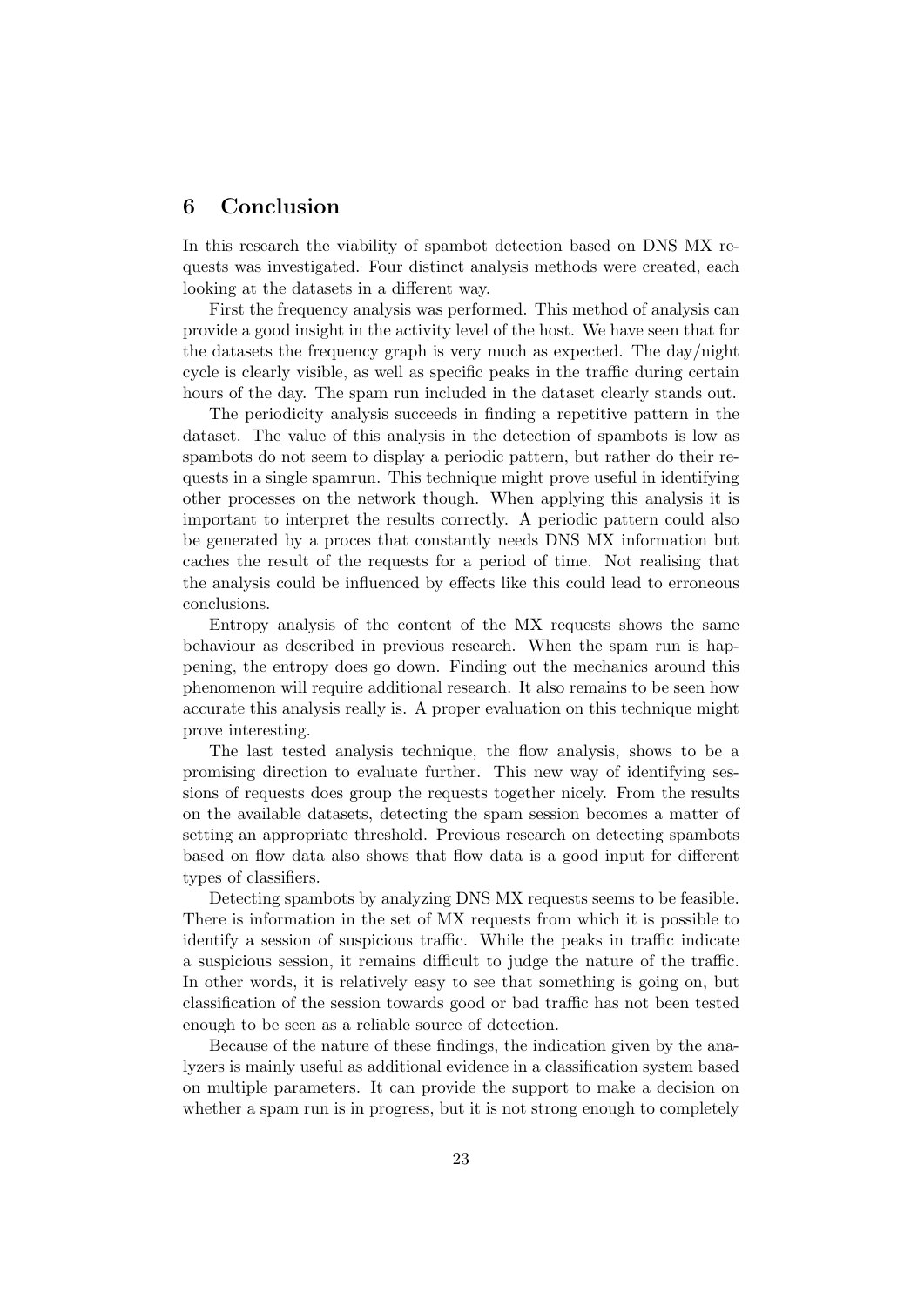base a classification on.

With all this being said, a very important remark must be made. In the dataset used for this research there was only one confirmed and clearly visible case of a spamrun present in the DNS MX traffic. This means that this particular case might very well not conform to the typical behavior of a spambot.

Evaluating the proposed techniques on a larger, annotated dataset will be necessary to show the actual accuracy of the techniques.

All in all, identification of a machine infected with spamming malware by analyzing only DNS MX requests is possible in the sense that it is possible to see that something is going on. By judging the number of request and the rate, it is possible to recognise suspicious events. It does however remain difficult to reliably differentiate between good and bad traffic. In this dataset there are not enough examples of bad traffic to base a classifier on. Also it remains to be seen whether the timestamp and the query content contain enough information to base such a classification on.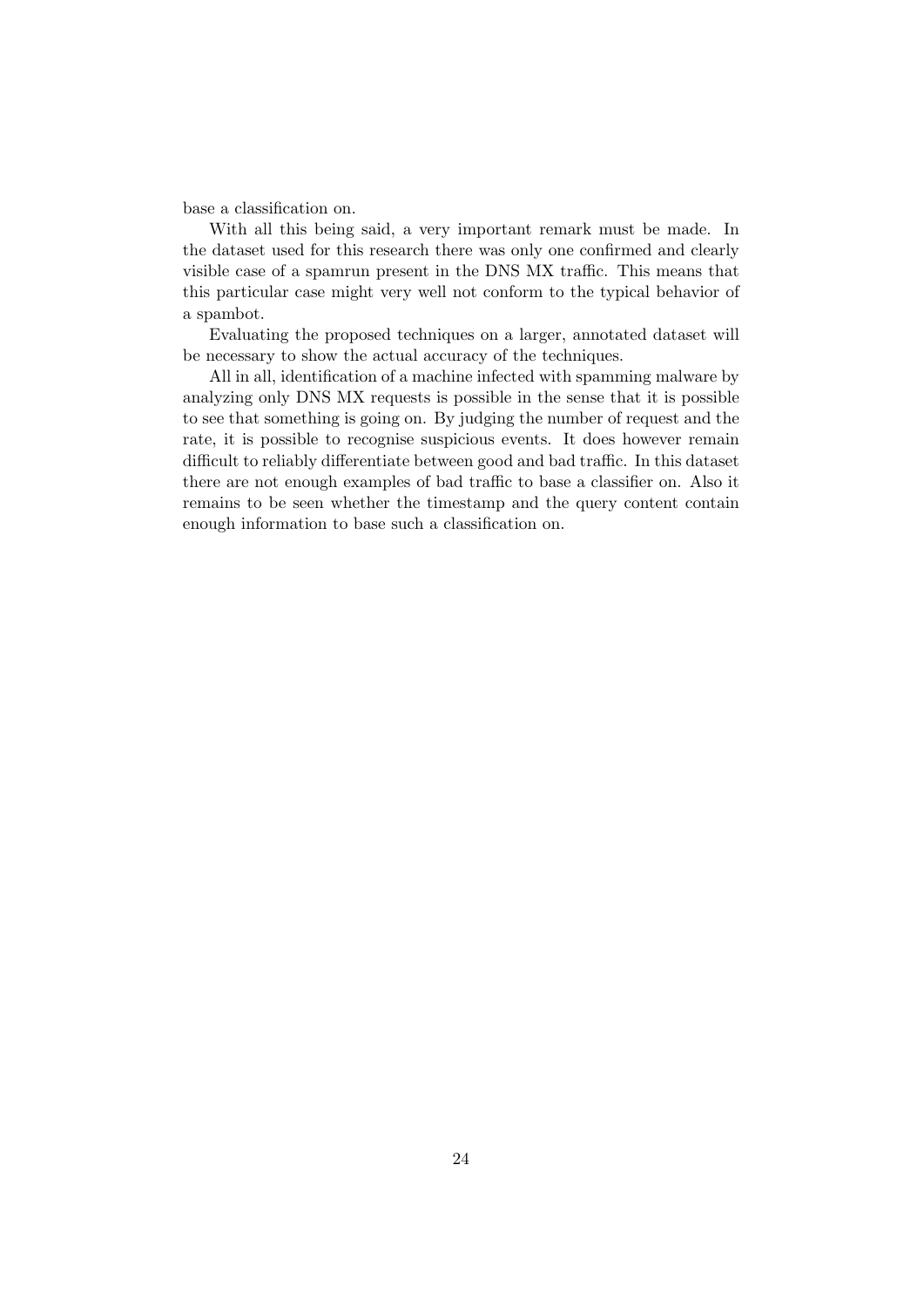## <span id="page-24-0"></span>7 Future work

The most important aspect to the recommendations for future work is finding a dataset that will make it possible to thoroughly evaluate any proposed analysis method. This dataset should ideally consist of a large number of spamruns generated by a number of different types of spambots. It should also include a number of examples of high-volume sessions that are not generated by a spambot, for instance a large mailing like a newsletter with a lot of recipients. The set should also include a very detailed annotation. A description with information about every spamrun; its volume, its duration and its source. With a description like that available, proposed techniques can be evaluated on points like accuracy, false positive rate, performance and other metrics. This will provide a real comparison and real insight in the viability of the methods, and will also aid in developing even more accurate techniques.

Besides better evaluation techniques, different types of analysis techniques might also be an area for future work. For instance deeper analysis of the requested domains might aid in the classification process. To create these new methods the most important thing is to have a good understanding of the characteristics of a spamrun.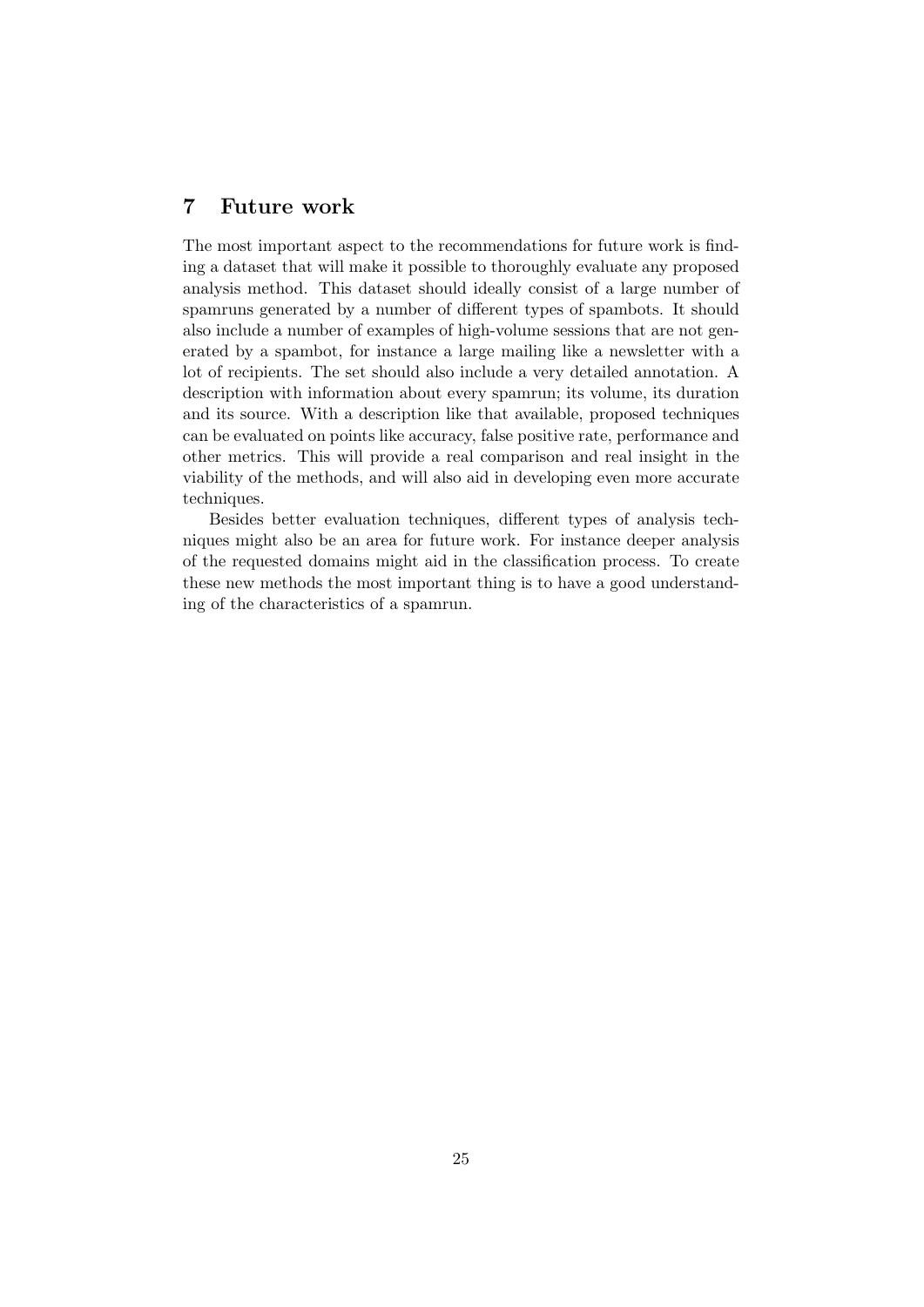### <span id="page-25-0"></span>References

- <span id="page-25-1"></span>[1] "Botnet sizes," [http://www.abuse.ch/?p=3294,](http://www.abuse.ch/?p=3294) accessed: 2014-07-02.
- <span id="page-25-2"></span>[2] "Mcafee quarterly threats report first quarter 2014," [http://www.](http://www.mcafee.com/au/resources/reports/rp-quarterly-threat-q1-2014.pdf) [mcafee.com/au/resources/reports/rp-quarterly-threat-q1-2014.pdf,](http://www.mcafee.com/au/resources/reports/rp-quarterly-threat-q1-2014.pdf) accessed: 2014-07-02.
- <span id="page-25-3"></span>[3] "Quarantainenet," [http://www.quarantainenet.nl/.](http://www.quarantainenet.nl/)
- <span id="page-25-4"></span>[4] Symantec, "Internet security threat report 2014 :: Volume 19," [http://www.symantec.com/content/en/us/enterprise/other](http://www.symantec.com/content/en/us/enterprise/other_resources/b-intelligence_report_05-2014.en-us.pdf)\_resources/ b-intelligence report [05-2014.en-us.pdf,](http://www.symantec.com/content/en/us/enterprise/other_resources/b-intelligence_report_05-2014.en-us.pdf) accessed: 2014-07-02.
- <span id="page-25-5"></span>[5] "Malware analysis articles," [http://www.abuse.ch/?cat=3,](http://www.abuse.ch/?cat=3) accessed: 2014-07-02.
- <span id="page-25-6"></span>[6] B. Leiba and J. Fenton, "Domainkeys identified mail (dkim): Using digital signatures for domain verification." in CEAS, 2007.
- <span id="page-25-7"></span>[7] R. Villamarín-Salomón and J. C. Brustoloni, "Bayesian bot detection based on dns traffic similarity," in Proceedings of the 2009 ACM Symposium on Applied Computing, ser. SAC '09. New York, NY, USA: ACM, 2009, pp. 2035–2041. [Online]. Available: <http://doi.acm.org/10.1145/1529282.1529734>
- <span id="page-25-8"></span>[8] E. Stalmans, "A framework for dns based detection and mitigation of malware infections on a network." in ISSA, H. S. Venter, M. Coetzee, and M. Loock, Eds. ISSA, Pretoria, South Africa, 2011. [Online]. Available: [http://dblp.uni-trier.de/db/conf/issa/issa2011.](http://dblp.uni-trier.de/db/conf/issa/issa2011.html#Stalmans11) [html#Stalmans11](http://dblp.uni-trier.de/db/conf/issa/issa2011.html#Stalmans11)
- <span id="page-25-9"></span>[9] S. Saad, I. Traor, A. A. Ghorbani, B. Sayed, D. Zhao, W. Lu, J. Felix, and P. Hakimian, "Detecting p2p botnets through network behavior analysis and machine learning." in PST. IEEE, 2011, pp. 174–180. [Online]. Available: [http:](http://dblp.uni-trier.de/db/conf/pst/pst2011.html#SaadTGSZLFH11) [//dblp.uni-trier.de/db/conf/pst/pst2011.html#SaadTGSZLFH11](http://dblp.uni-trier.de/db/conf/pst/pst2011.html#SaadTGSZLFH11)
- <span id="page-25-10"></span>[10] C. Rossow, C. J. Dietrich, H. Bos, L. Cavallaro, M. van Steen, F. C. Freiling, and N. Pohlmann, "Sandnet: Network traffic analysis of malicious software," in Proceedings of the First Workshop on Building Analysis Datasets and Gathering Experience Returns for Security, ser. BADGERS '11. New York, NY, USA: ACM, 2011, pp. 78–88. [Online]. Available:<http://doi.acm.org/10.1145/1978672.1978682>
- <span id="page-25-11"></span>[11] D. A. L. Romaa, S. Kubota, K. Sugitani, and Y. Musashi, "Dns based spam bots detection in a university," Intelligent Networks and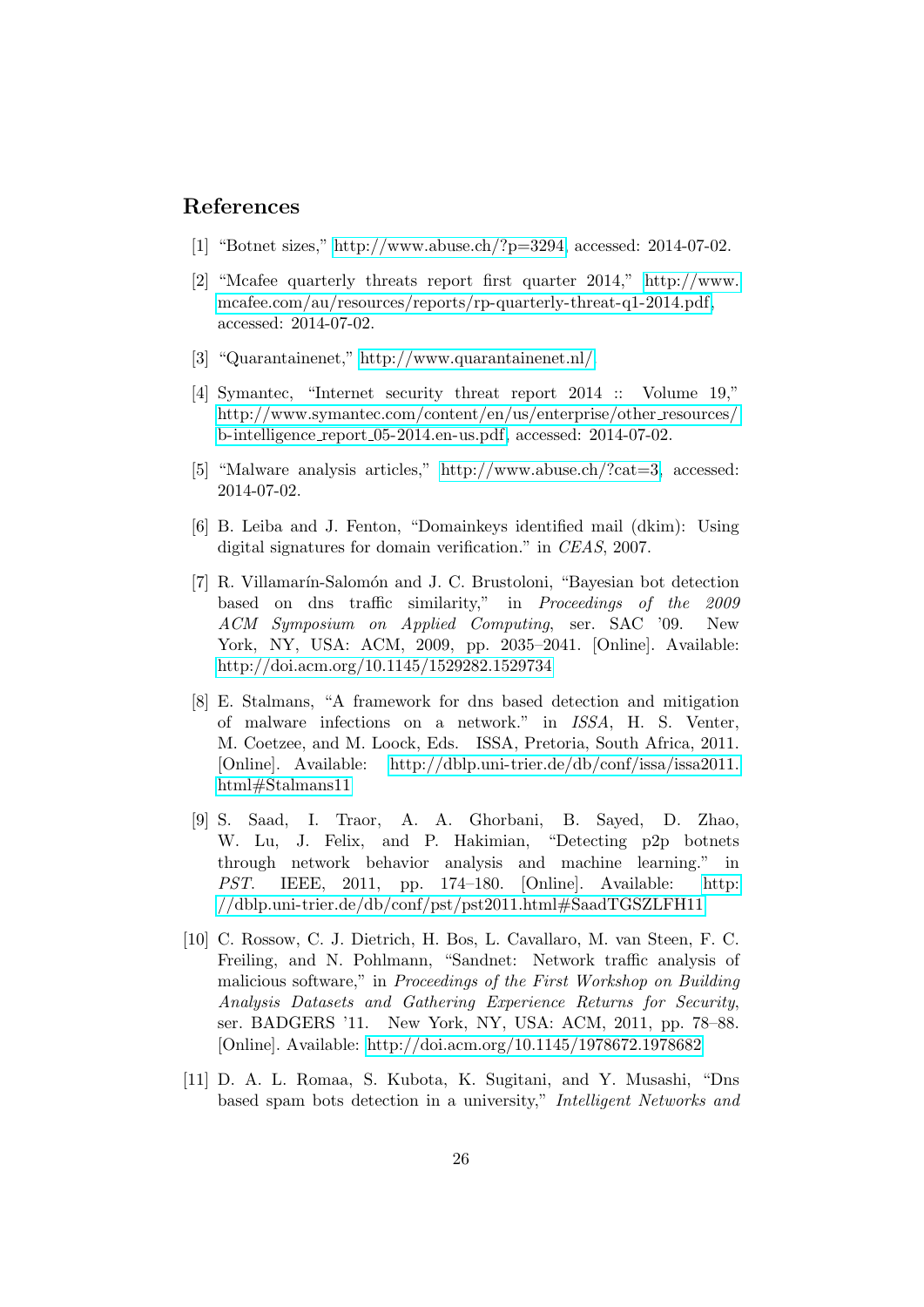Intelligent Systems, International Workshop on, vol. 0, pp. 205–208, 2008. [Online]. Available: [http://doi.ieeecomputersociety.org/10.1109/](http://doi.ieeecomputersociety.org/10.1109/ICINIS.2008.54) [ICINIS.2008.54](http://doi.ieeecomputersociety.org/10.1109/ICINIS.2008.54)

<span id="page-26-0"></span>[12] W. K. Ehrlich, A. Karasaridis, D. Liu, and D. Hoeflin, "Detection of spam hosts and spam bots using network flow traffic modeling," in Proceedings of the 3rd USENIX Conference on Large-scale Exploits and Emergent Threats: Botnets, Spyware, Worms, and More, ser. LEET'10. Berkeley, CA, USA: USENIX Association, 2010, pp. 7–7. [Online]. Available:<http://dl.acm.org/citation.cfm?id=1855686.1855693>